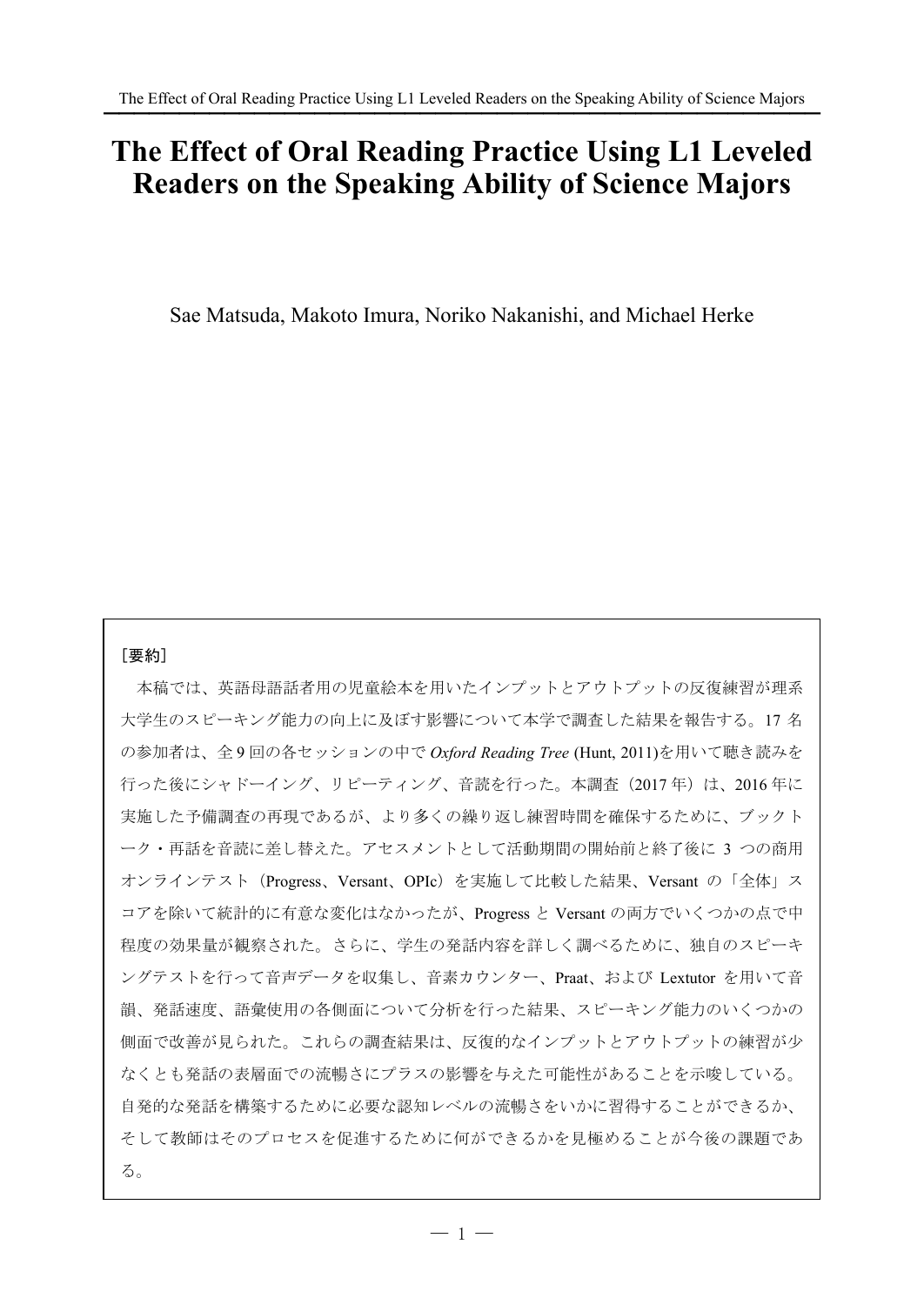#### **1. Introduction**

Many teachers have experienced Asian students' reluctance to participate in class and attributed their reticent behavior to culture and previous education (cf. Flowerdew & Miller, 1995; Turner & Hiraga, 1996; Cheng, 2000; Greer, 2000). The Ministry of Education, Culture, Sports, and Science and Technology (2018) reported that 87.2 % of senior students in Japanese high school fell into the Common European Framework of Reference (CEFR) A1 category or below in terms of speaking. Those students enter college but display excessive self-monitoring when they have to speak in English. Research suggests that a lack of experience in speaking English, lack of confidence in their spoken English, and anxiety from high performance expectations and perception of the learner role as possible causes of students' reticence (cf. Tsui, 1996; Liu & Littlewood, 1997; Cheng, 2000; Jackson, 2002). On the other hand, Liu and Littlewood (1997) report that after having had practice in speaking, students felt more confident about their perceived proficiency, and, ultimately, frequency of speaking had a significant effect on actual proficiency. The reason for particularly focusing on speaking in this study is that this research was motivated by the existence of a gap between the social demand for English speaking ability expected of science students and their actual proficiency (Matsuda, Imura,  $\&$ Nakanishi, 2018).

Measuring learners' speaking ability remains a big challenge. Hato, Takei, Healy, Kamizawa, and Ito (2015) tried to assess examinees' speaking ability by conducting an original interview test. However, they concluded that it would be impractical as they designed it to carry on the same procedures with limited human resources in a national university. In response to the results, Hato et al. (2016, 2018) have been conducting large-scale research to develop rating scales for a computer-based speaking test.

Now the government and universities are also looking into outside sources for testing speaking ability. *Versant* – an online speaking test – has been used to electronically measure learners' speaking ability before and after studying abroad (cf. Yoshida, Kagata & Ikuma, 2012; Shimizu, Kirimura & Nozawa, 2014). Yet, to the authors' knowledge, no research has been conducted using online speaking tests to measure the effects of extensive reading on spoken output, let alone a detailed analysis of the students' utterance data. Although Nakanishi and Ueda (2011) reported positive effects of reading aloud and shadowing on Secondary Level English Proficiency Test (SLEP) using extensive reading books, the participants' speaking skills were not measured.

It is quite difficult to define speaking ability comprehensively because there are so many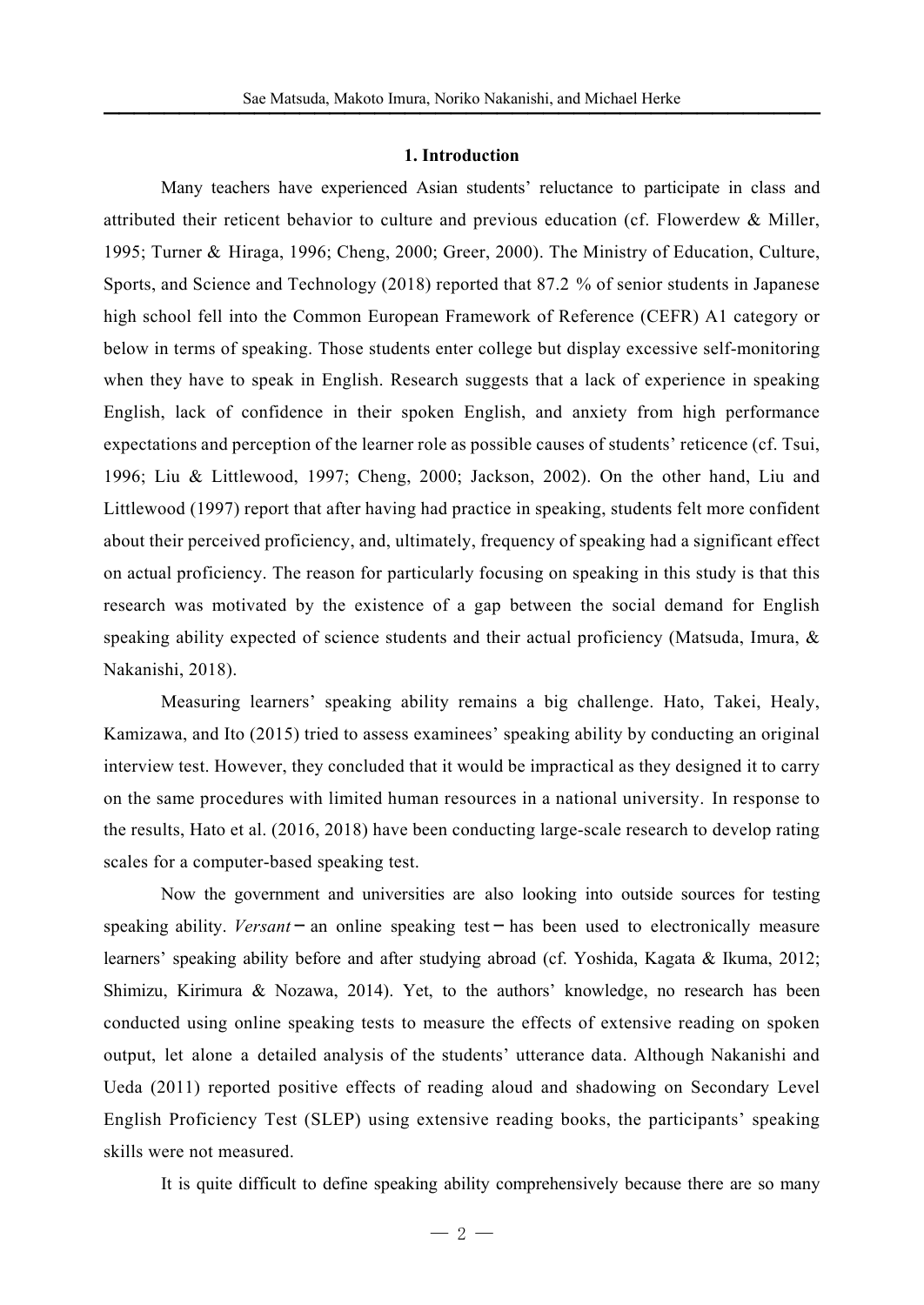valuables involved: productive vocabulary; grammar; pronunciation and other prosodic features including stress, rhythm and intonation; phonetic changes including linking, deletion and assimilation; utterance fluency features including the rate of speech and the number of pauses; cognitive fluency features including the construction of a sentence and larger units of discourse. There will also be psychological factors influencing the speaking performance such as a volition to speak, anxiety, etc. As an operational definition, however, this study defines speaking ability broadly as a descriptive ability that is specified in the phased manner in the speaking "can-do" list of CEFR-J (explained hereinafter). Each online test has its own measures for speaking ability but their assessments all conform to the CEFR standard and thus considered valid as assessment tools (Pearson, 2015; Pearson Education Inc., 2019; Language Testing International, n.d.).

## **2. Literature Review**

# **2.1 Extensive Reading and Leveled Readers**

Research has shown that extensive reading not only enhances reading competency (cf. Elley, 1991; Mason & Krashen, 1997; Day & Bamford, 1998; Rodrigo, Krashen & Gibbons, 2004) but also improves other skill areas such as writing (cf. Hafiz & Tudor, 1989; Lai, 1993; Mason & Krashen, 1997), vocabulary (cf. Pitts, White, & Krashen, 1989; Day, Omura & Hiramitsu, 1991; Cho & Krashen 1994; Nation, 2001; Horst, 2005; MacQuillan, 2019), grammar (Yoshizawa, Takase & Otsuki, 2017) and speaking and listening (cf. Hafiz & Tudor, 1989; Cho & Krashen, 1994; Oya, Manalo, & Greenwood, 2009). Moreover, extensive reading enhances learners' motivation (cf. Elley, 1991; Cho & Krashen, 1994; Takase, 2008). Reading books that learners can easily understand and enjoy is motivating, and Nuttall's (1996) virtuous cycle shows that if they can understand better, they enjoy reading, then read faster and more, and eventually they become fluent readers. Finding reading materials that meet all these requirements can be a challenge. Leveled readers—easy picture books aimed for L1 children—can be suitable materials.

Leveled readers are originally targeted at English-speaking children who are learning to read. Yet, as Takase (2008) and Nishizawa and Yoshioka (2016) report, those easy L1 readers such as *Oxford Reading Tree* (hereafter *ORT*) and *Longman Literacy Land* are appealing to Japanese university EFL students and have been considered as appropriate materials for particularly inexperienced readers. They are written with simple vocabulary and syntax, and more importantly, contain another crucial element for fluency, i.e. repetition. Nation (2013) and Kadota (2015) emphasize that repetition is a key element for success. Imura (2020) compiled an *ORT* corpus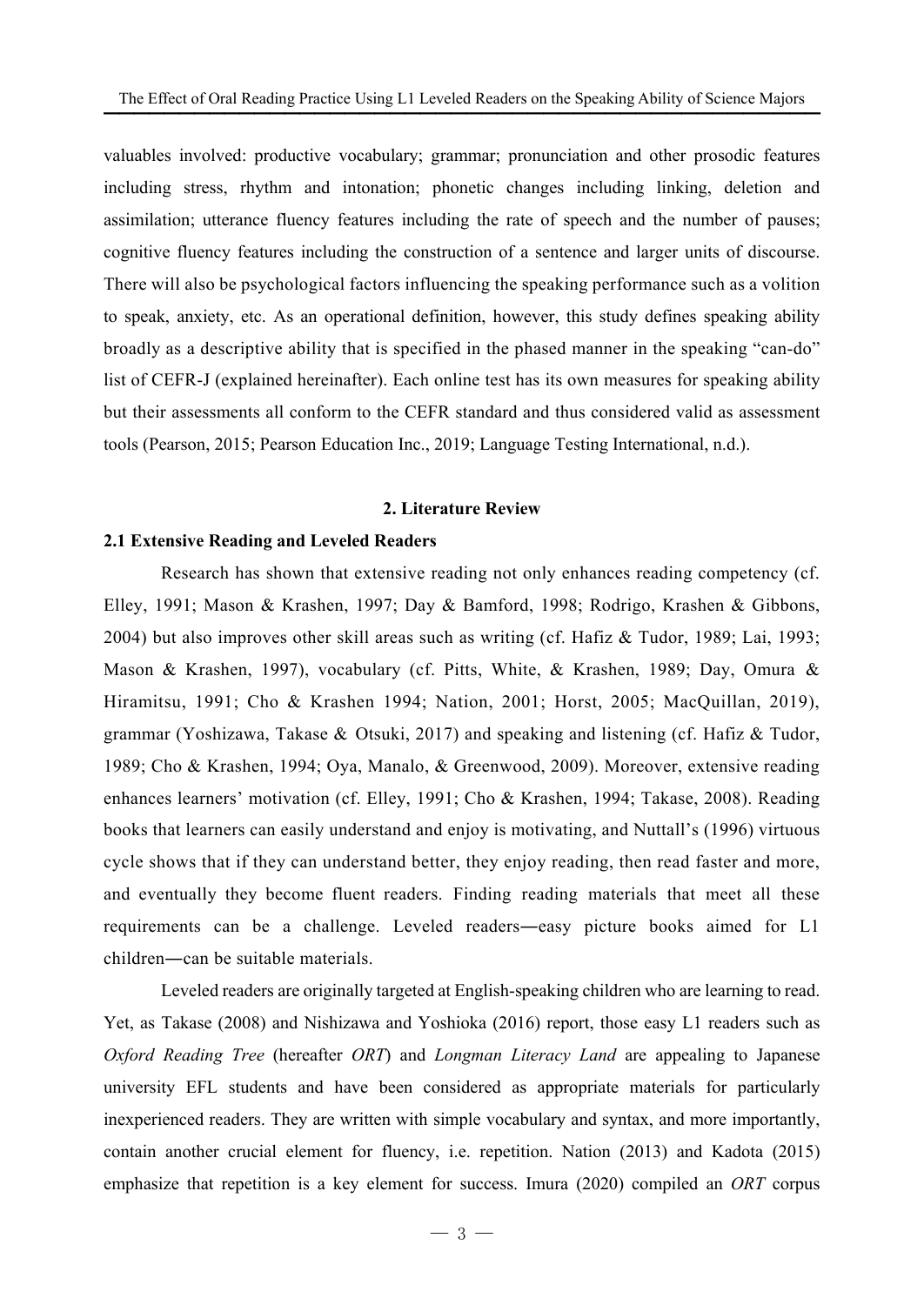(73,550 words [tokens] /2,080 headwords [lemmas]) and verified that *ORT* has plenty of examples of "varied repetition where the same language features re-occur in changing contexts" (Nation, 2013: 38).

#### **2.2 Reading Aloud and Shadowing**

Nation (2013:10) emphasizes that every language class should include "fluency development" such as speed reading, easy extensive reading, and repeated listening/speaking. He also points out that those fluency activities should have four important features: 1) easy materials, 2) pressure to go faster, 3) message focused, and 4) quantity of practice.

Kormos (2006) explored speech production in second language acquisition and discussed different fluency measures. Likewise, Segalowitz (2016:14) examined L2 fluency "from a componential viewpoint, as comprising different dimensions of performance." Segalowitz (2010) claims that there are two types of L2 fluency. Utterance fluency refers to the fluidity of the observable speech including measurable features such as speech rate, articulation rate, and pauses while cognitive fluency refers to the fluid operation of cognitive processes dealing with semantic retrieval, utterance construction, and working memory.

Takeuchi (2003) claims that reading aloud is an effective way to learn a language. The science majors who are lacking output practice could benefit from reading aloud. It is argued that the language is internalized when learners read aloud after understanding the content and pronunciation. Kadota (2015) also claims that oral reading facilitates automatic phonological coding and improves reading skill. Similarly, shadowing facilitates automatic perception of input speech, the lower level decoding process which precedes comprehension of message, and improves listening skill. Both oral reading and shadowing enhance vocal rehearsal rate of speech input and promote internalization (or memorization) of words or formulaic chunks, etc. There are many steps to automatize the decoding process. In other words, to become a fluent reader or speaker, students have to automatize these decoding steps so that they can concentrate on comprehension rather than decoding.

### **2.3 CEFR-J and Speaking Descriptors**

How can learners' progress be measured? Common European Framework of Reference (CEFR) "describes in a comprehensive way what language learners have to learn to do in order to use a language for communication and what knowledge and skills they have to develop so as to be able to act effectively." The Framework also defines 6 levels of proficiency (A1-C2) which allow learners' progress to be measured at each stage of learning. Furthermore, CEFR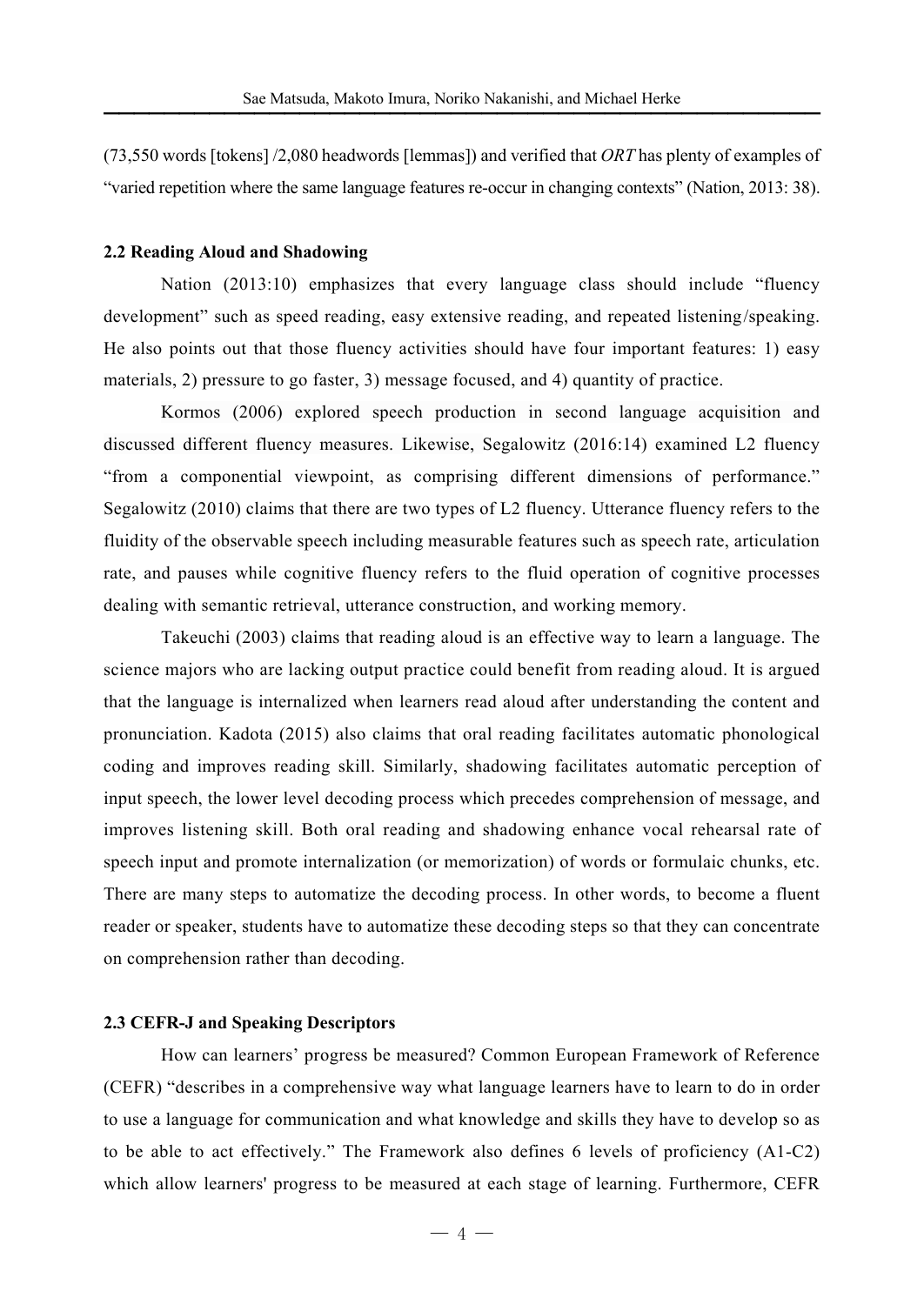describes what learners can do across five language skills: spoken interaction, spoken production (presentation), listening, reading, and writing. For all five skills at each level, there are sets of detailed "can do" statements called "can-do descriptors." By dividing speaking in two, "the CEFR focuses both on the learner's production and their ability to take part in conversations and discussion" (https://www.coe.int/en/web/common-european-frameworkreference -languages/uses-and-objectives).

Finding that "the population of Japanese EFL learners skews towards the lower levels," Negishi (2012:105) subdivided CEFR A1-B2 levels and created the modified Japanese version (CEFR-J). According to the CEFR-J speaking "can-do" list, the presentation descriptors include using pictures, simple phrases and sentences, and a short story as follows (underlined by the authors):

- A2.1 I can give a brief talk about familiar topics (e.g. my school and my neighborhood) supported by visual aids such as photos, pictures, and maps, using a series of simple phrases and sentences.
- A2.2 I can make a short speech on topics directly related to my everyday life (e.g. myself, my school, my neighborhood) with the use of visual aids such as photos, pictures, and maps, using a series of simple words and phrases and sentences.
- B1.2 I can give an outline or list the main points of a short story or a short newspaper article with some fluency, adding my own feelings and ideas.

As for the interaction skills, A2.1 level indicates "I can get across basic information and exchange simple opinions, using pictures or objects to help me." In this respect, leveled readers are expected to be a suitable material for practicing speaking while fulfilling those CEFR-J criteria.

#### **2.4 Repetitive Input and Output Using L1 Readers: The Pilot Study**

In 2016, Matsuda, Imura, and Nakanishi (2018) conducted a pilot study. The purpose of the study was to find whether repetitive input and output using leveled readers could enhance participants' speaking ability to the extent that could be measured by various types of commercial online tests. Twenty science majors-15 students in the experimental group and 5 students in the control group-participated in the study. The experimental group had ten 90 minute classes where they read and listened to *Oxford Reading Tree*, followed by a series of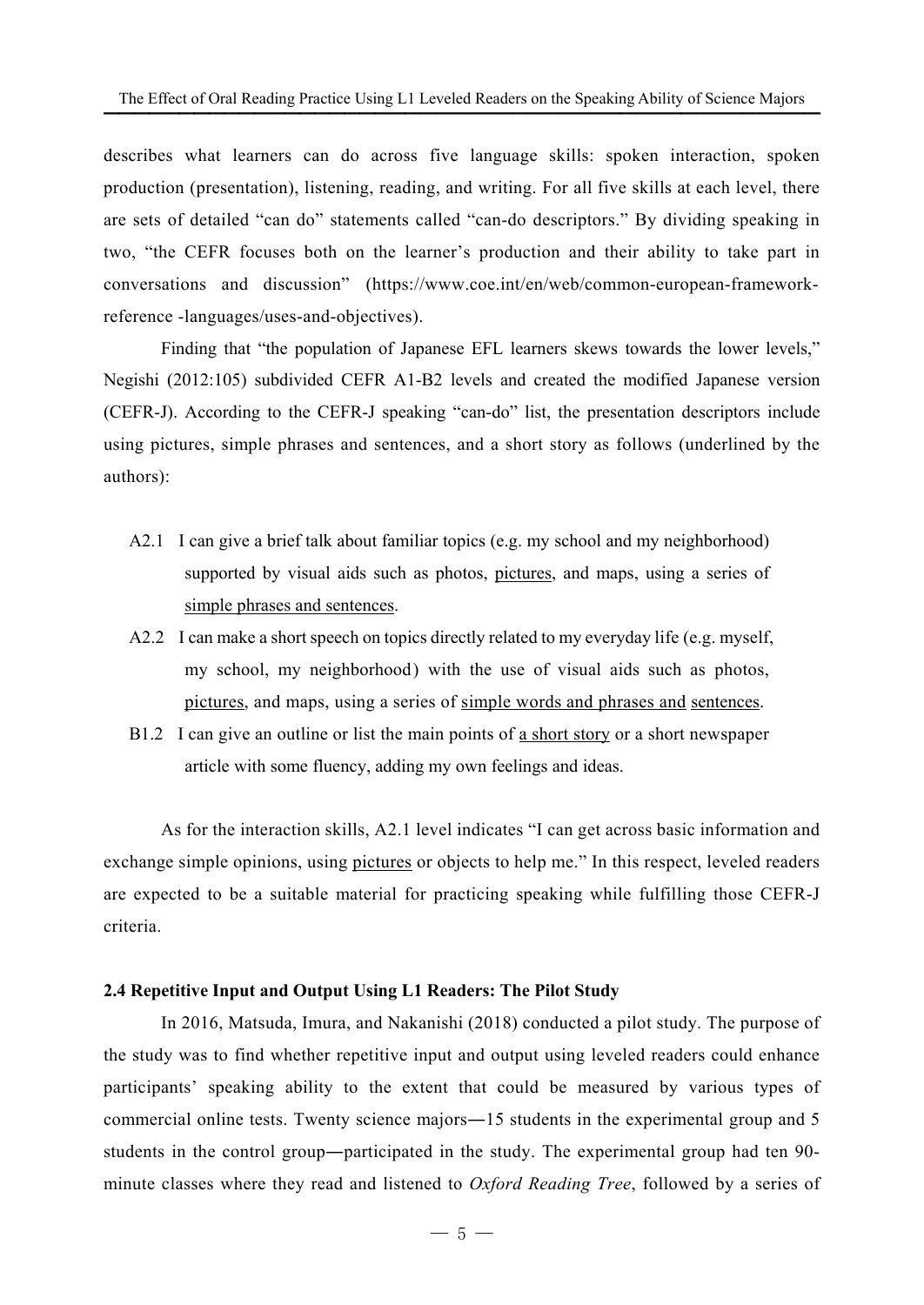practice including shadowing, repeating, reading aloud, and a book talk/retelling the story.

One of the instructors administered the training sessions alone from Week 4 to the end, but there were no explicit instructions provided about pronunciation, grammar, etc. When the students finished reading all the books on the level they were working on, they came to the instructor and performed a book talk or retold the story to her using their favorite book from that level. Mid-term, one-to-one conferences were also conducted in Week 8 to see how the students were doing.

Three types of online test-*Progress, Versant*, and *OPIc* (as will hereinafter be described in detail)-were also conducted before and after the treatment, and the results of the pre- and post-tests were compared within the experimental group. The control group also took the same tests.

Despite the limited period, most students in the experimental group showed improvements in some elements measured by the three online tests. The control group, however, failed to maintain their original level.

Based on the pilot study in 2016, the following research questions are explored in this study:

1. Can repetitive input and output with L1 readers enhance L2 science majors' speaking skills? If so, can the changes be measured by online tests?

2. Will the analysis of students' recorded sound data show any positive changes in terms of pronunciation, fluency, and vocabulary?

#### **3. Method**

#### **3.1 Participants**

The participants in the 2017 project were seventeen science majors who volunteered to take part in the project as an extracurricular activity. Since we were unable to form the control group in 2017, we have alternatively used the data of the experimental group in 2016 as a reference. Both groups have a similar construction except for a slight difference in their assignments.

Similar to the pilot study in 2016, the project in 2017 was advertised through the network of the Faculty of Science and Engineering. Two information meetings were held in June, which drew twenty-three students. Some students attended voluntarily while others were encouraged by their seminar teachers. At the information meetings, the students learned the content of the activities, however, the purpose of the study was not informed. After hearing the explanation, the students submitted their available time slots, and the sixth period on Monday was selected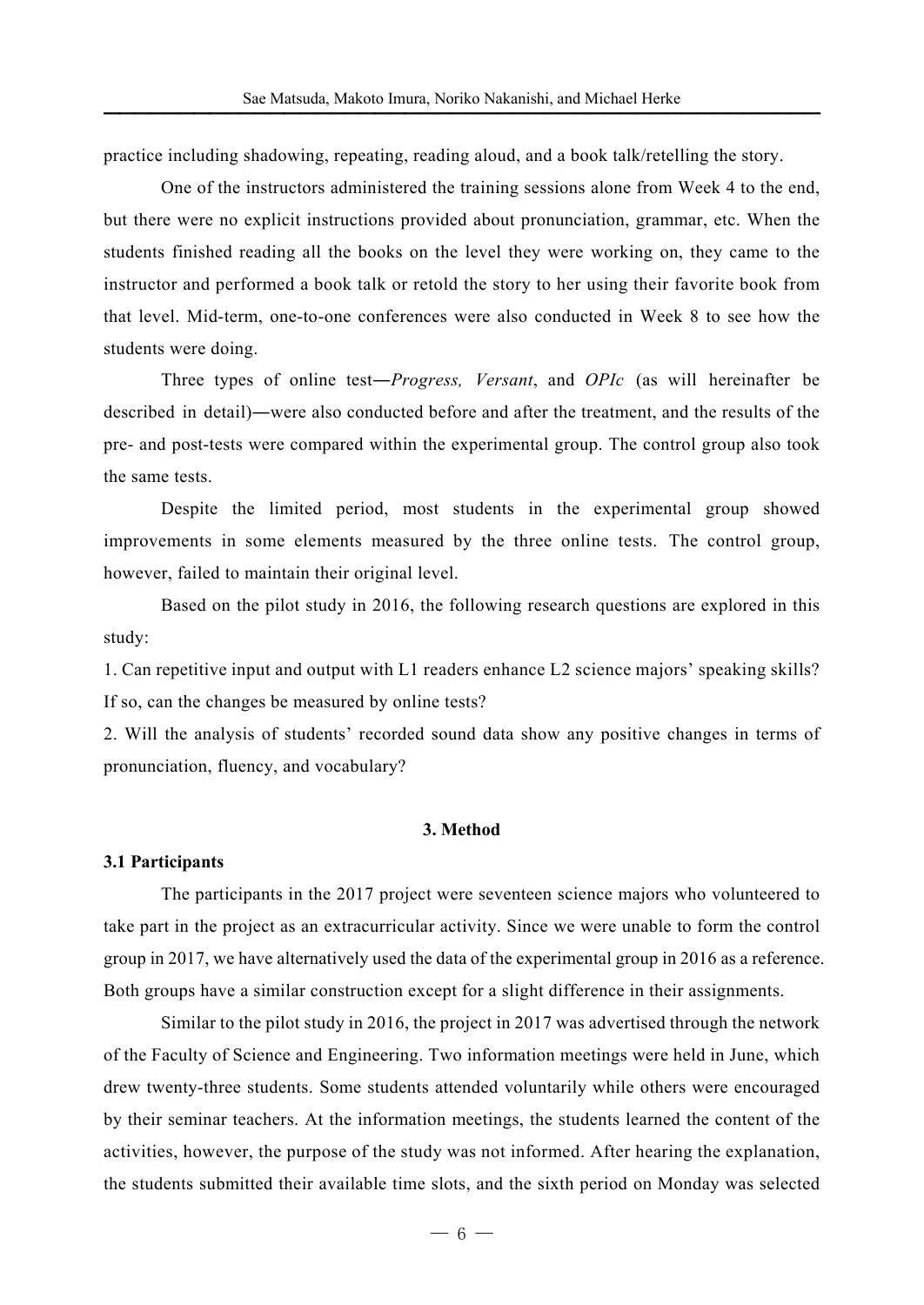because it was the only slot when most students were available.Due to time conflicts or some other reasons, six students decided to withdraw from the project. Finally, at the beginning of September 2017, the project was launched with seventeen students. Table 1 shows the number of participants in 2016 and 2017, their majors, and the year of study.

|                                        |        | $2016(n=15)$                  |               |                |                |      | $2017(n=17)$ |   |   |
|----------------------------------------|--------|-------------------------------|---------------|----------------|----------------|------|--------------|---|---|
| Department/Year                        |        | 2                             | 3             | $\overline{4}$ | $\overline{1}$ | 2    | 3            | 4 | М |
| Architecture                           |        |                               |               |                |                |      |              |   |   |
| Civil & Environmental<br>Engineering   |        |                               |               |                | $2**$          | $2*$ |              |   |   |
| Electrical & Electronic<br>Engineering | $6***$ | $1*$                          |               |                | $1**$          |      |              |   |   |
| Life Science                           | $2**$  | $\mathfrak{D}_{\mathfrak{p}}$ | $\mathcal{L}$ |                | $1**$          | $5*$ |              |   |   |
| Mechanical Engineering                 |        | $1*$                          |               |                |                |      |              | 4 |   |

Table 1 *Number of Participants* 

All the first-year students (indicated with two asterisks) were attending two 90-minute English classes a week as part of their core curriculum while seven second-year students (indicated with one asterisk) were taking one weekly 90-minute English class. The rest of the students (without asterisks) were not taking any university English classes during the treatment period. Two out of the five students from the Life Science department participated in the pilot study in 2016. While there were no fourth-year or graduate students in 2016, five fourth-year and one graduate students joined the project in 2017.

## **3.2 Instruments**

#### **3.2.1 Online tests**

The commercial online tests *Progress, Versant,* and *OPIc* were used as pre- and posttests to detect any effects from the treatments.

## *Instruments*

The following excerpts are the official descriptions of the online tests used in this study:

## 1) *Progress* (Pearson)

*Progress* is an online, integrated skills English language proficiency test package reporting scores on the Global Scale of English for listening, reading, writing, speaking, grammar, and vocabulary. The tests feature a combination of both

 $-7 -$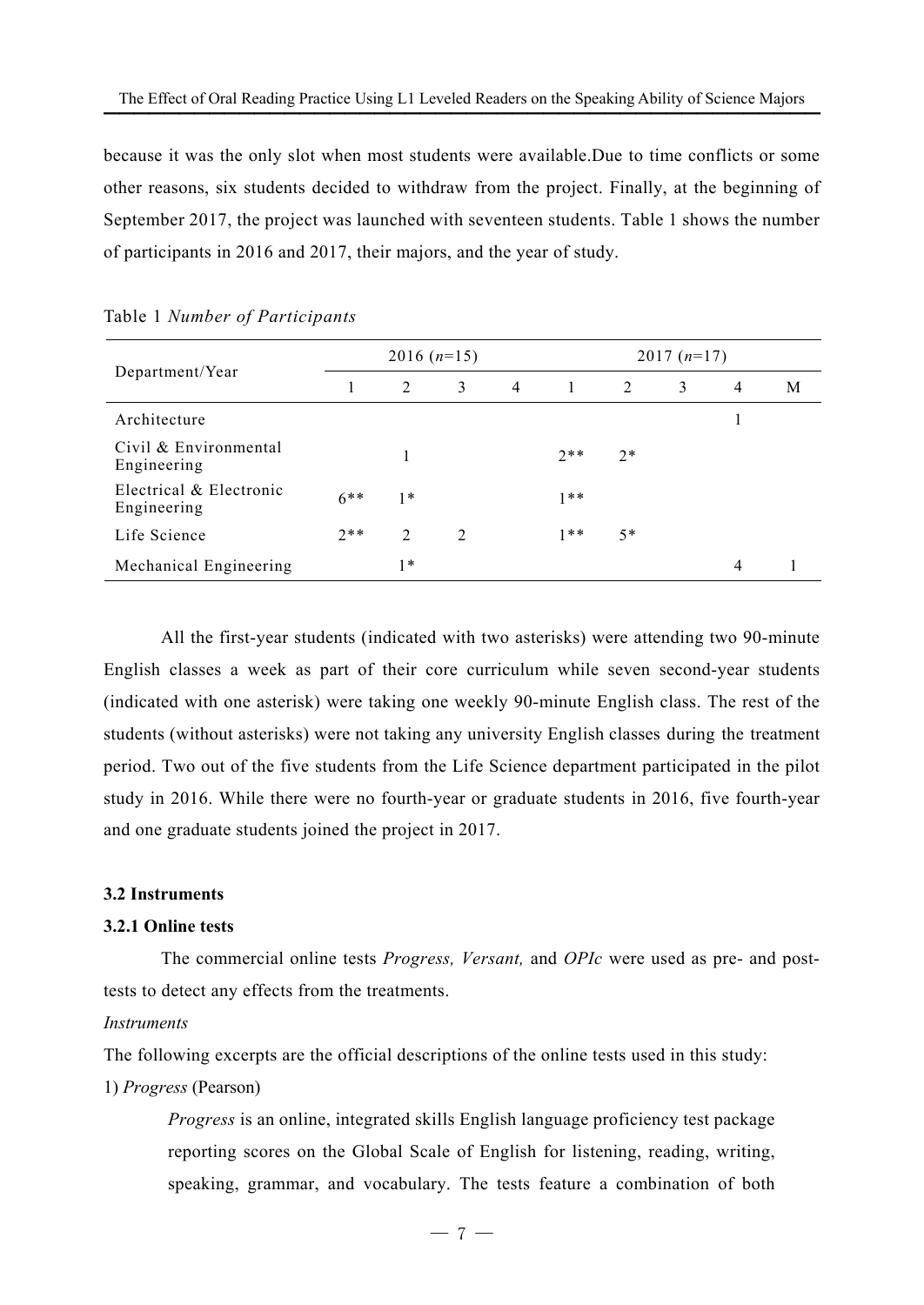adaptive and linear sections which include multiple versions of the linear tests and a large number of questions in the item bank for the adaptive section (Pearson, 2015).

## 2) *Versant* (Pearson)

The *Versant* testing system, based on the patented Ordinate® technology, uses a speech processing system that is specifically designed to analyze speech from native and non-native speakers of the language tested. In addition to recognizing words, the system also locates and evaluates relevant segments, syllables, and phrases in speech. The *Versant* testing system then uses statistical modeling techniques to assess the spoken performance. The Versant English Test score report is comprised of an Overall score and four diagnostic subscores (Sentence Mastery, Vocabulary, Fluency, and Pronunciation).

(https://www.versanttests.com/technologyresearch)

# 3) *OPIc* (Global 8)

*The OPIc* is an internet-delivered test which provides valid and reliable oral proficiency testing on a large scale. The computer-delivered assessment emulates the "live" *OPI*, but the delivery of questions is through a carefully designed computer program and via a virtual avatar, allowing the test to be taken on demand and at a time convenient to the candidate and proctor (Language Testing International,n.d.).

## **3.2.2 The original speaking test**

An original speaking test was added in 2017 in order to analyze the speech samples of the students and see what is actually happening in their utterance. It consists of four tasks: 1) oral reading, 2) describing a picture A, 3) describing a picture B, and 4) describing a picture sequence. The oral reading is a 65-word excerpt from *The Story of Dr. Dolittle* (Lofting, 1988). Picture A is a page from *Curious George* (Ray, 1973).The picture B and the picture sequence are scenes from *ORT,* but from the books that the students haven't read. The students had 30 seconds to prepare for all the sections, and they read aloud or described a picture (for 30 seconds) or described a picture sequence (for 1 minute). They submitted the sound data to the designated folder in the CALL system.

The further analyses of the pre- and post-original speaking tests were carried out using the following software: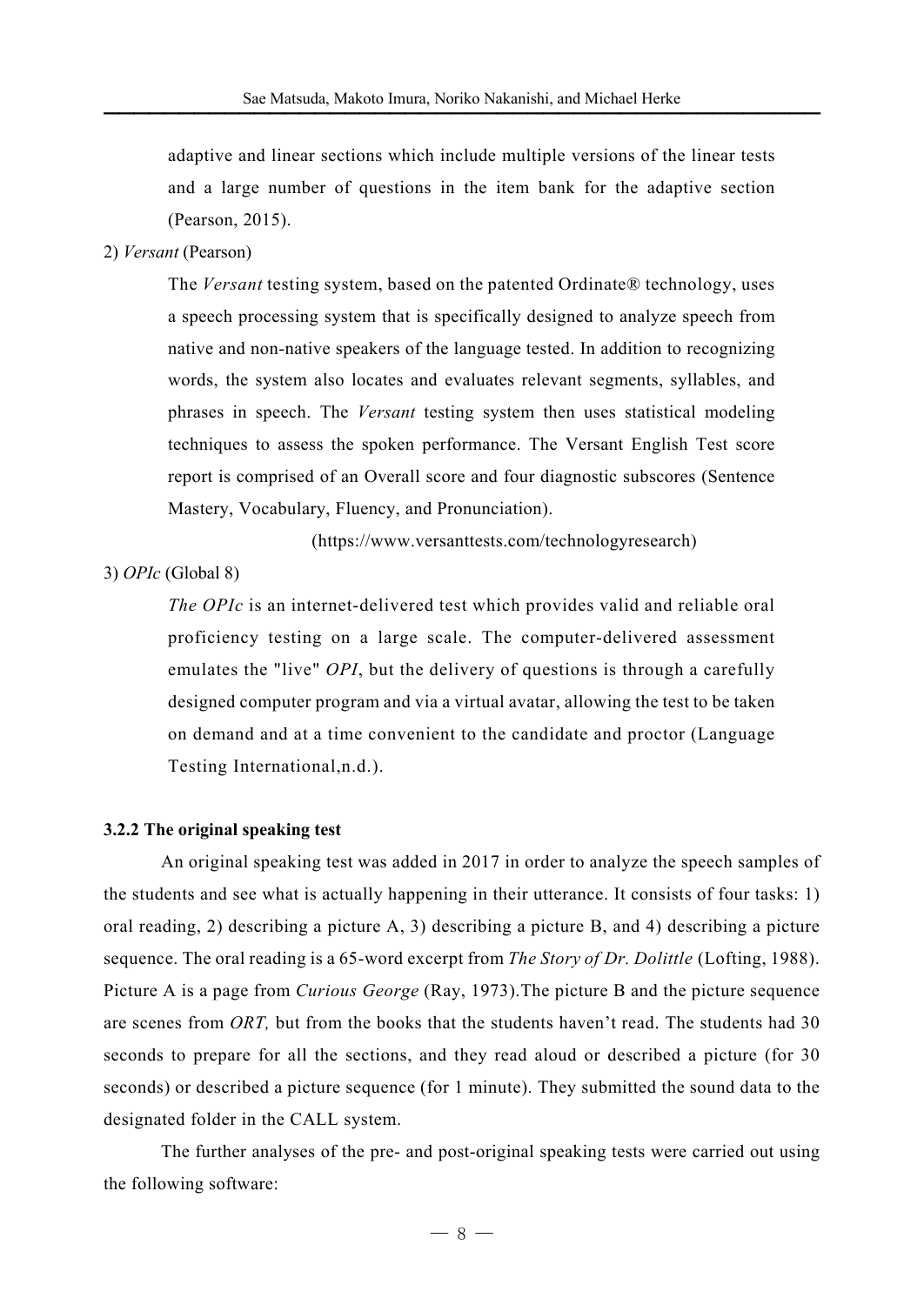#### 1) *Phoneme Counter*

*Phoneme Counter* is an online system that converts English texts into phonetic transcription and calculates the number of each phoneme. It also has a function to compare the phoneme counts of two English texts (Nakanishi, 2018a; 2018b). In this study, the students' sound data collected from the original speaking test 1) oral reading were analyzed in the following procedure: First, the sound data were transcribed into texts using the iOS speech recognition application (Bodell, 2011). Secondly, the transcribed texts were converted into phonetic transcription, and then the phoneme counts were compared with those of the original script.

## 2) *Praat*

Praat is a widely used speech analyzer developed by Paul Boersma and David Weenink of the University of Amsterdam, which is free software downloadable at: http://www.fon.hum.uva.nl/praat/. With a display of spectrograms, it allows users to analyze various features of speech including pitch, formants, intensity, and pauses. Also by incorporating a specifically designed script (https://sites.google.com/site/speechrate/), Praat can show us the following indicators to measure speech fluency.

- (A) Speech rate: the speed of speech (including pauses) indicated by the number of syllables per minute.
- (B) Articulation rate: the speed of speech (excluding pauses) indicated by the number of syllables per minute. In other words, it indicates the speed of utterance itself.
- (C) Phonation-time ratio: the ratio of utterance time to the total duration. It may be understood as utterance density (how wordy the speech is), or the percentage of the time occupied by the sound of speech.
- (D) Mean length of runs: the average number of syllables between pauses. In other words, it means how long the speaker keeps talking without pausing.
- (E) The number of silent pauses per minute (In default, a silence over 300 milliseconds is counted as a silent pause.)
- (F) The mean length of pauses.

## 3) *Lextutor*

Meara (1996) claims that vocabulary is "at the heart of communicative competence." He and many other researchers have described the relationship between vocabulary and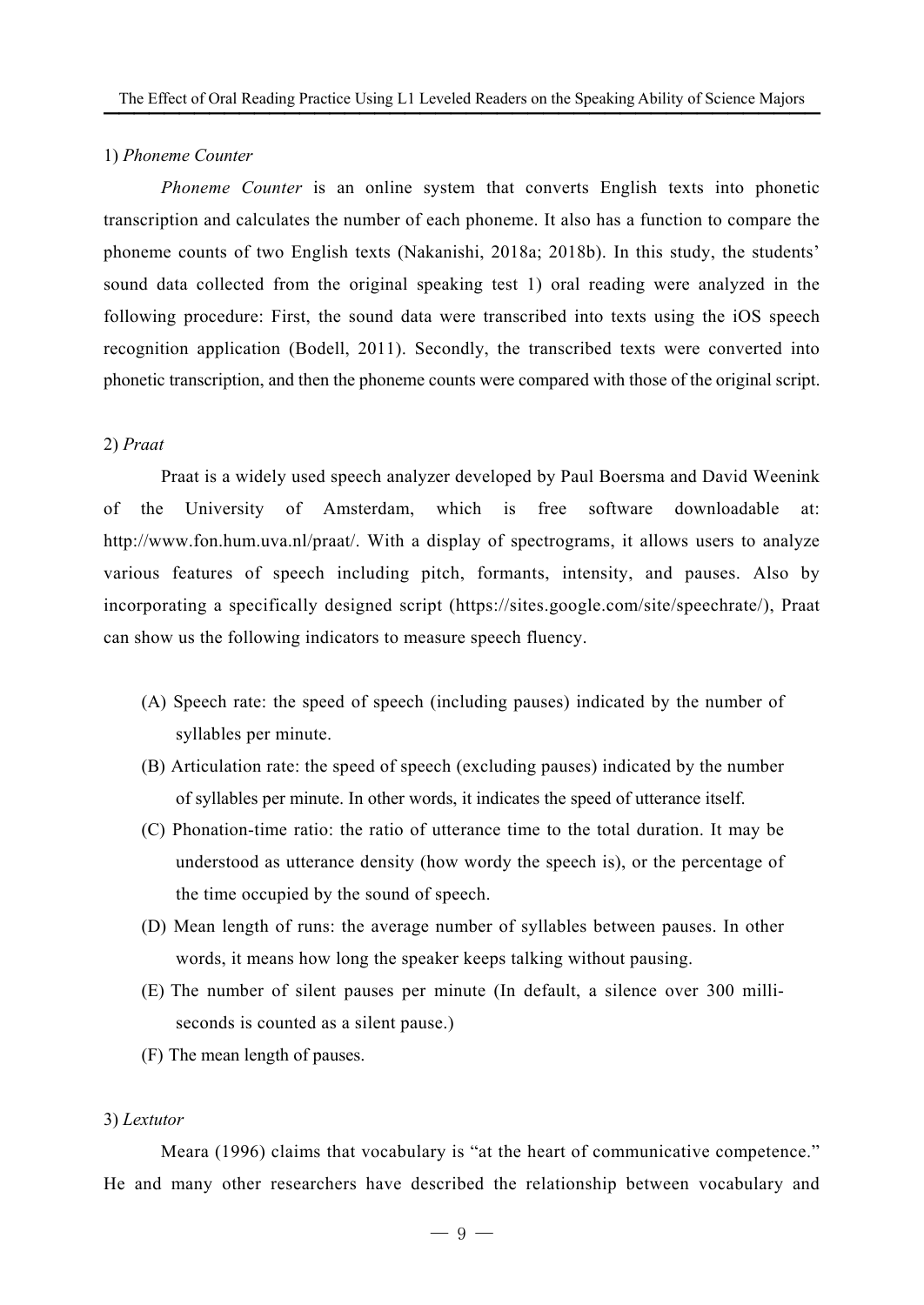language skills. Our rationale for choosing vocabulary as one of the dependent variables was in part based on Read's analysis (2005) of the oral production of IELTS candidates in which he found a correlation between their vocabulary scores and their test band levels. We hypothesized that measuring participants' vocabulary pre- and post- treatment may reveal changes that corresponded with other measurements. In addition, De Jong, Steinel, Florijin, Schoonen, and Hulstijn (2012) based their proposed model of speaking proficiency on the functional accuracy of participants' responses, a construct that was partially comprised of vocabulary knowledge. The CEFR "can do" framework is based on a similar functional notion of language competence, as is the goal of science majors' language use of English in a professional capacity.

The Compleat Lexical Tutor (hereafter Lextutor) is a web-based set of tools for analyzing and researching vocabulary. We chose it based on its ease of use and relative popularity among vocabulary researchers. This project used the Web Vocabulary Profile (WebVP) application. WebVP provides comparisons of a user's text file to standard research lists including the Academic Word List and General Service List as well as computing the number of word tokens, types, families and type-token ratio (TTR).

# **3.3 Procedures**

Table 2 shows the weekly schedule. Since the pilot study in 2016 began a week earlier and there was no original speaking test then, the students had 10 weeks of training while in 2017, the students had a little less than 9 weeks of training.

|              | 2016                                    | 2017                                                                  |
|--------------|-----------------------------------------|-----------------------------------------------------------------------|
| Week 0       | <i>Progress</i> 1                       | $\times$                                                              |
| Week 1       | OPIc 1                                  | <i>Versant</i> 1 & Orientation                                        |
| Week 2       | Versant 1 & Orientation                 | OPIc 1                                                                |
| Week 3       | Reading, listening, speaking activities | <i>Progress</i> 1                                                     |
| Week 4       | Reading, listening, speaking activities | Original Speaking Test 1 & Reading,<br>listening, speaking activities |
| Weeks $5-11$ | Reading, listening, speaking activities | Reading, listening, speaking activities                               |
| Week 12      | Reading, listening, speaking activities | Reading, listening, speaking activities $\&$<br>Versant 2             |
| Week 13      | <i>Progress</i> 2                       | OPIc 2                                                                |
| Week 14      | OPIc 2 & Versant 2                      | Original Speaking Test 2 & Progress 2                                 |
| Week 15      | Feedback                                | Feedback                                                              |

Table 2 *Weekly Schedule*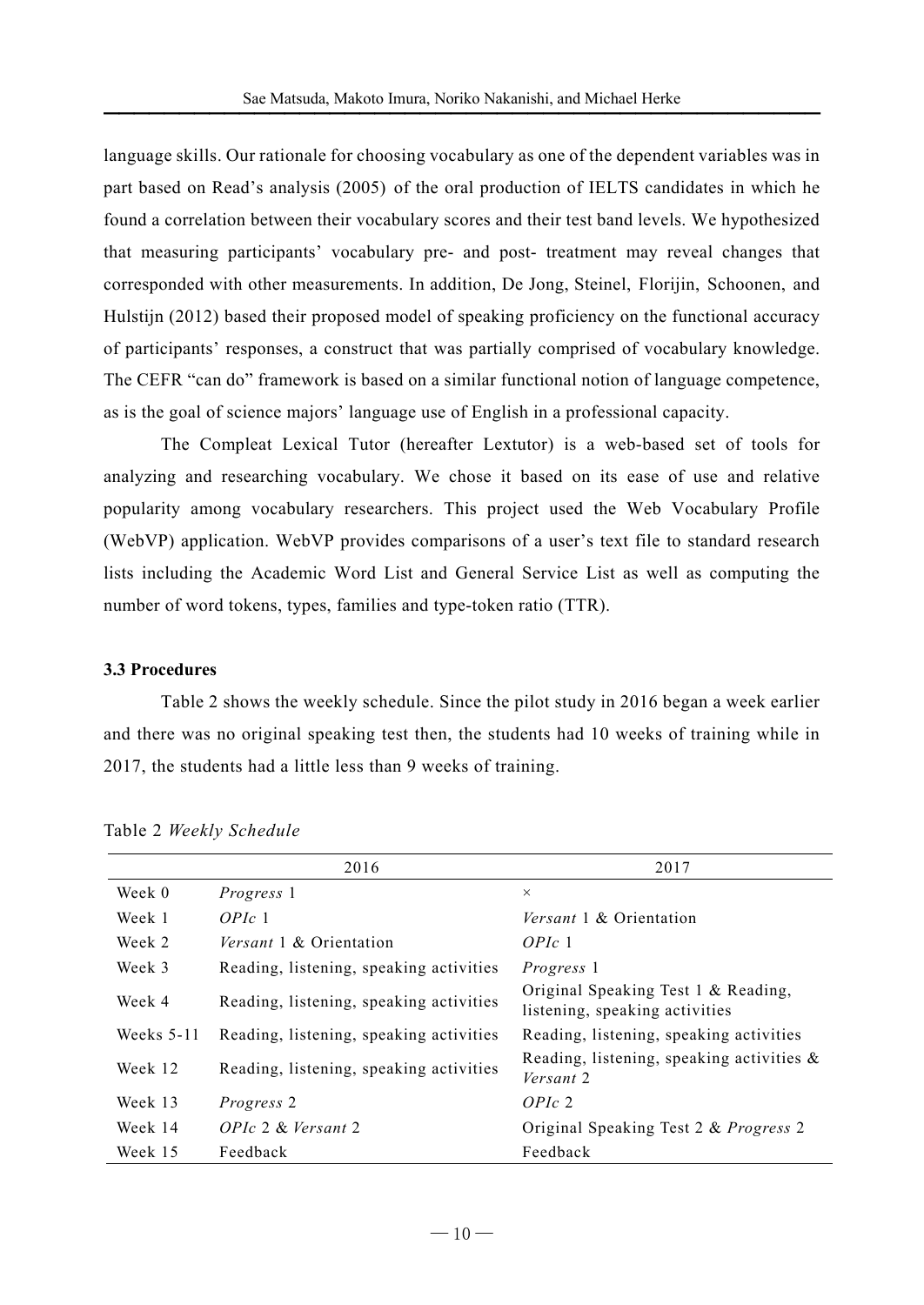In Week 1 after the *Versant* test, the orientation was provided in which the authors explained the procedures and demonstrated how to do shadowing and repeating activities. After students took three online pre-tests (*Progress, OPIc,* and *Versant*) and the original speaking test in Weeks 1-4, the students engaged in reading and speaking activities in each session thereafter, but there were no explicit instructions provided about pronunciation, grammar, etc. In Weeks 12-14, they took online post-tests, and in Week 15 they received their results and feedback.

In Weeks 4-12, the students read the books while listening to the audio, then they practiced shadowing and repeating, and after that, they read the book aloud to themselves. In the pilot study, after they read three books, they recorded a book talk, or later, retold the story about one of the three books. However, it was observed that students took too much time thinking about what to say before recording, and it slowed down their reading activities. Thus, in 2017, slight changes were made in the procedures. The book talk/retelling steps were eliminated and oral reading was added instead. That means they repeated each book 5 times. The comparison of the procedures is as follows:

| Step          | 2016                                    | 2017                                                    |
|---------------|-----------------------------------------|---------------------------------------------------------|
|               | Silent reading with audio               | Silent reading with audio                               |
| $\mathcal{D}$ | Shadowing                               | Shadowing                                               |
| 3             | Repeating                               | Repeating                                               |
| 4             | Oral reading                            | Oral reading (rehearsing)                               |
|               | Recording a book talk/retelling a story | Oral reading (recording)                                |
| 6             | $\times$                                | Listening to the three recordings and<br>submitting one |

Table 3 *Procedures*

The main materials were *Oxford Reading Tree special packs ORT tadoku pack* (all packs from stage 1+ to stage 9), which consists of 30 packs (180 books), and three sets were purchased for this study. With OUP permission, the audio files had been installed into the CALL system prior to the training.

## **4. Results**

#### **4.1 Completion Rate and the Amount of Reading**

The completion rate dropped to 70.5% (12 out of 17 students) in 2017 compared to 93.3% (14 out of 15 students) in 2016. Table 4 shows the average number of books the students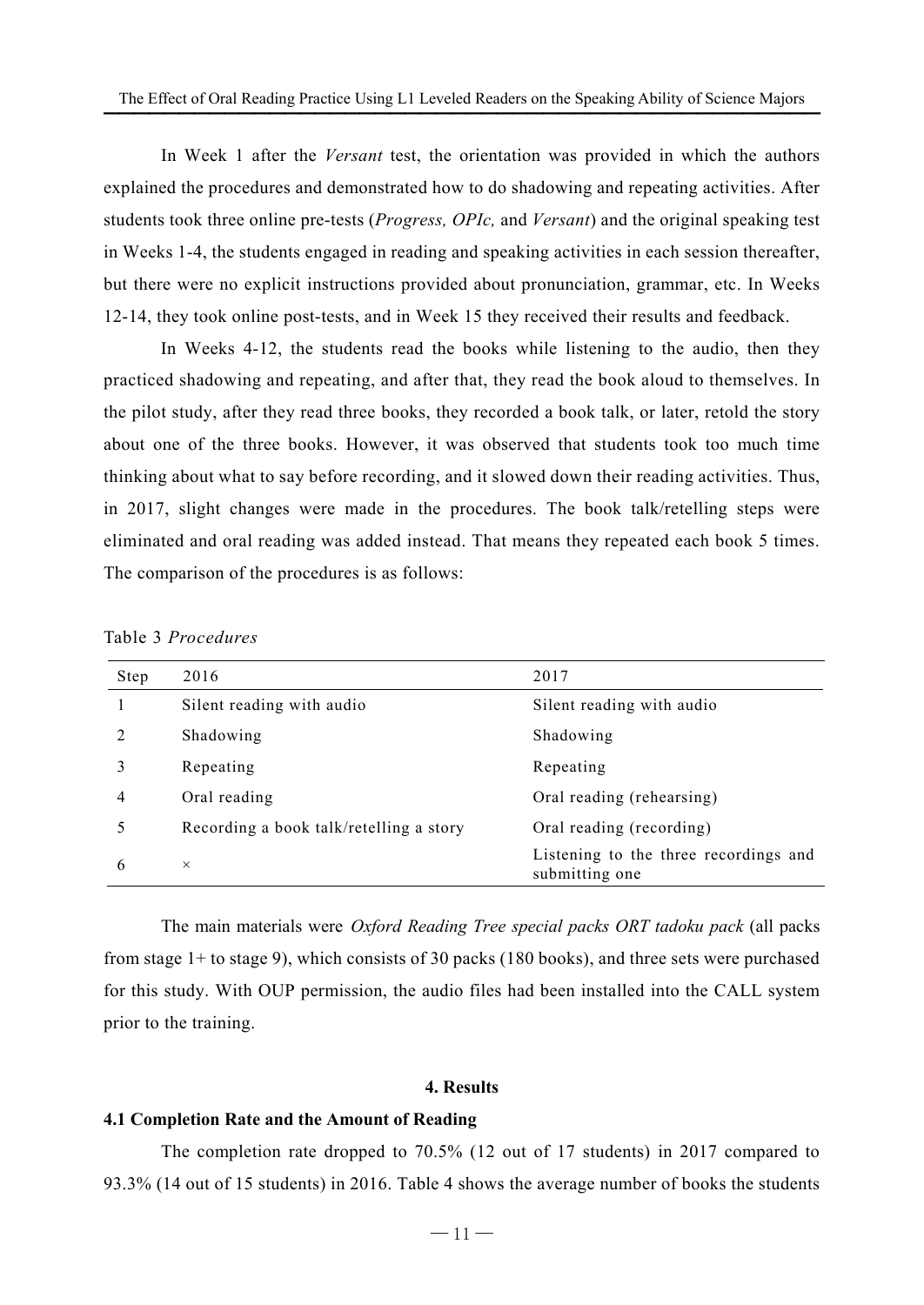|                         |                                    |       |          |                                                                                                 |       |                            |          | read. In nine weeks, the students read 61 books (4,256 words) on average. When the repetition<br>was counted, they read/spoke 304 books (21,236 words) on average. The slowest students |
|-------------------------|------------------------------------|-------|----------|-------------------------------------------------------------------------------------------------|-------|----------------------------|----------|-----------------------------------------------------------------------------------------------------------------------------------------------------------------------------------------|
|                         |                                    |       |          | barely finished Level 2 while the fastest student completed Level 4.                            |       |                            |          |                                                                                                                                                                                         |
|                         | Table 4 Amount of Input and Output |       |          |                                                                                                 |       |                            |          |                                                                                                                                                                                         |
|                         | Type (Repetition Uncounted)        |       |          |                                                                                                 |       | Token (Repetition Counted) |          |                                                                                                                                                                                         |
|                         | <b>Books</b>                       |       |          | Words                                                                                           |       | <b>Books</b>               |          | Words                                                                                                                                                                                   |
|                         | 2016                               | 2017  | 2016     | 2017                                                                                            | 2016  | 2017                       | 2016     | 2017                                                                                                                                                                                    |
| max                     | 96                                 | 78    | 6,002    | 5,429                                                                                           | 384   | 390                        | 24,008   | 27,145                                                                                                                                                                                  |
| min                     | 37                                 | 32    | 1,825    | 2,536                                                                                           | 148   | 160                        | 7,300    | 12,680                                                                                                                                                                                  |
| $\boldsymbol{M}$        | 67.9                               | 60.8  | 4,243.6  | 4,257.0                                                                                         | 271.4 | 303.5                      | 16,974.6 | 21,236.3                                                                                                                                                                                |
| sd                      | 14.73                              | 16.62 | 1,203.35 | 1,105.06                                                                                        | 58.93 | 82.83                      | 4,813.42 | 5,481.05                                                                                                                                                                                |
| <b>4.2 Online Tests</b> |                                    |       |          |                                                                                                 |       |                            |          |                                                                                                                                                                                         |
| 1) Progress             |                                    |       |          |                                                                                                 |       |                            |          |                                                                                                                                                                                         |
|                         |                                    |       |          |                                                                                                 |       |                            |          | One student did not take the Progress post-test in 2017. Therefore, the results of 14                                                                                                   |
|                         |                                    |       |          |                                                                                                 |       |                            |          | students in 2016 and 11 students in 2017 were compared. The bottom score $\degree$ <10" was                                                                                             |
|                         |                                    |       |          | calculated as "9" in this study to distinguish it from "10." The box charts below give a glance |       |                            |          |                                                                                                                                                                                         |

# Table Table 4 *Amount of Input and Output*

# **4.2 Online Tests**

#### 1) *Progress*

students in 2016 and 11 students in 2017 were compared. The bottom score  $\degree$  <10" was calculated as "9" in this study to distinguish it from "10." The box charts below give a glance at actual distribution (Figures 1, 2). One student did not take the *Progress* post-test in 2017. Therefore, the results of 14



*Figure 1:* Results of *Progress* pre- and post-tests 2016.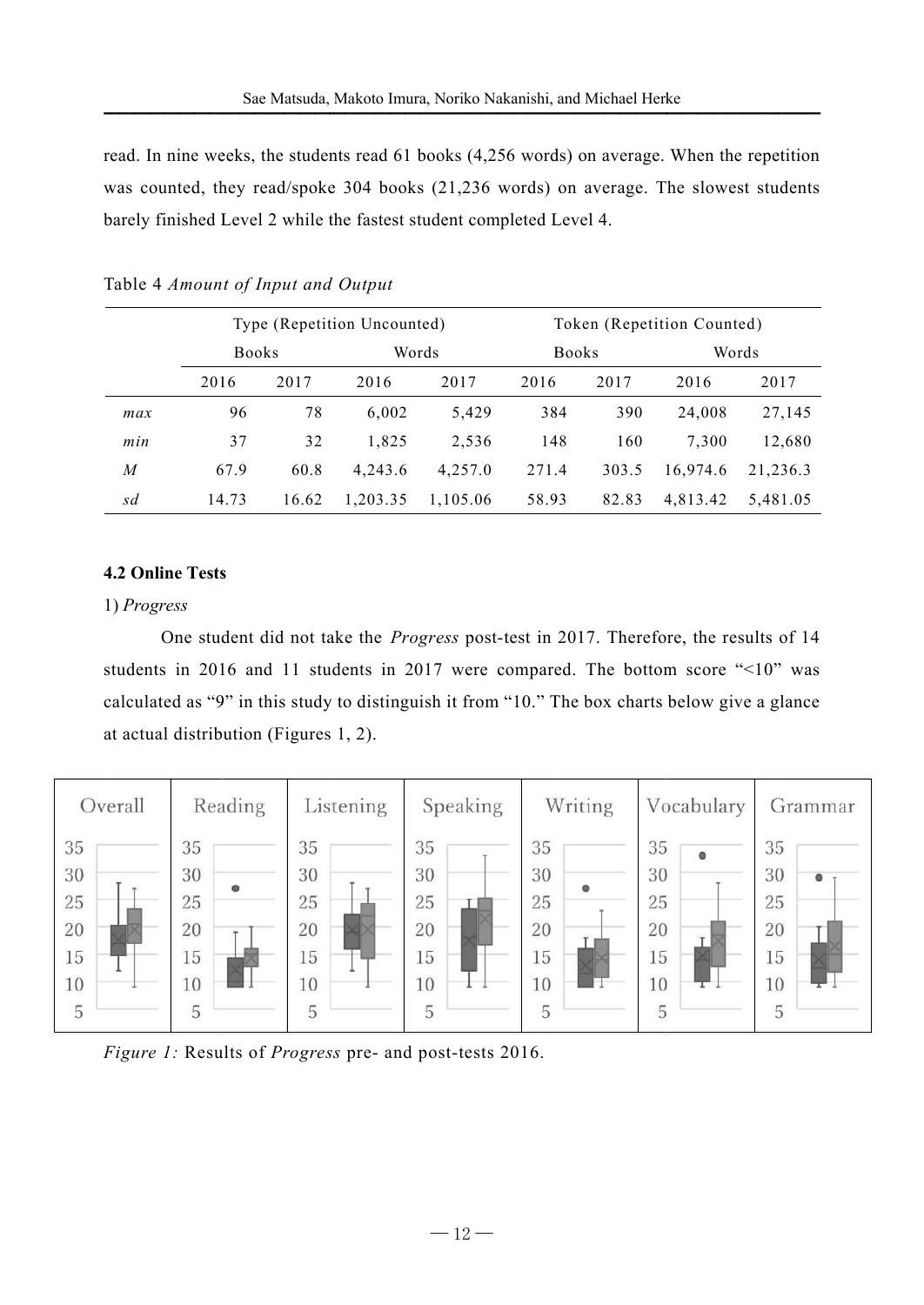

*Figure 2:* Results of *Progress* pre- and post-tests 2017.

decided to use Wilcoxon's signed rank sum test (nonparametric), which is good for a "paired" group. The test results for both 2016 and 2017 are shown in Table 5. Since the sample size was very small and we could not expect a normal distribution, we have decided to use Wilcoxon's signed rank sum test (nonparametric), which is good for a "paired" group. The test results for both 2016 Since the sample size was very small and we could not expect a normal distribution, we have

| skills     |             | $2016(n=14)$    | $2017(n=11)$ |                 |  |
|------------|-------------|-----------------|--------------|-----------------|--|
|            | $Z$ -value  | Effect size $r$ | $Z$ -value   | Effect size $r$ |  |
| Overall    | $1.65$ n.s. | .312            | 0.48 n.s.    | .101            |  |
| Reading    | $1.56$ n.s. | .295            | 0.12 n.s.    | .025            |  |
| Listening  | 0.22 n.s.   | .042            | 0.37 n.s.    | .078            |  |
| Speaking   | $2.00 +$    | .378            | 0.20 n.s.    | .044            |  |
| Writing    | 0.95 n.s.   | .179            | 0.12 n.s.    | .025            |  |
| Vocabulary | $1.68$ n.s. | .318            | $0.26$ n.s.  | .055            |  |
| Grammar    | 1.38 n.s.   | .260            | $0.67$ n.s.  | .142            |  |

and the post-test  $(Mdn=23.0, Z=2.00, p<.05,$ differences in the other areas but medium-sized effects were observed in "overall" ( $r=0.312$ ) differences in the other areas but medium-sized effects were observed in "overall" (*r*=.312) and "vocabulary" (*r*=.318), and small-sized effects in "reading" (*r*=.295) and "writing" (*r*=.179) and "grammar" ( $r=260$ ). In 2017, no statistically significant differences were found in any areas but small-sized effects were observed in "overall" ( $r=101$ ) and "grammar" ( $r=142$ ). In 2016, there was a statistically significant difference between the pre-test (*Mdn*=18.0)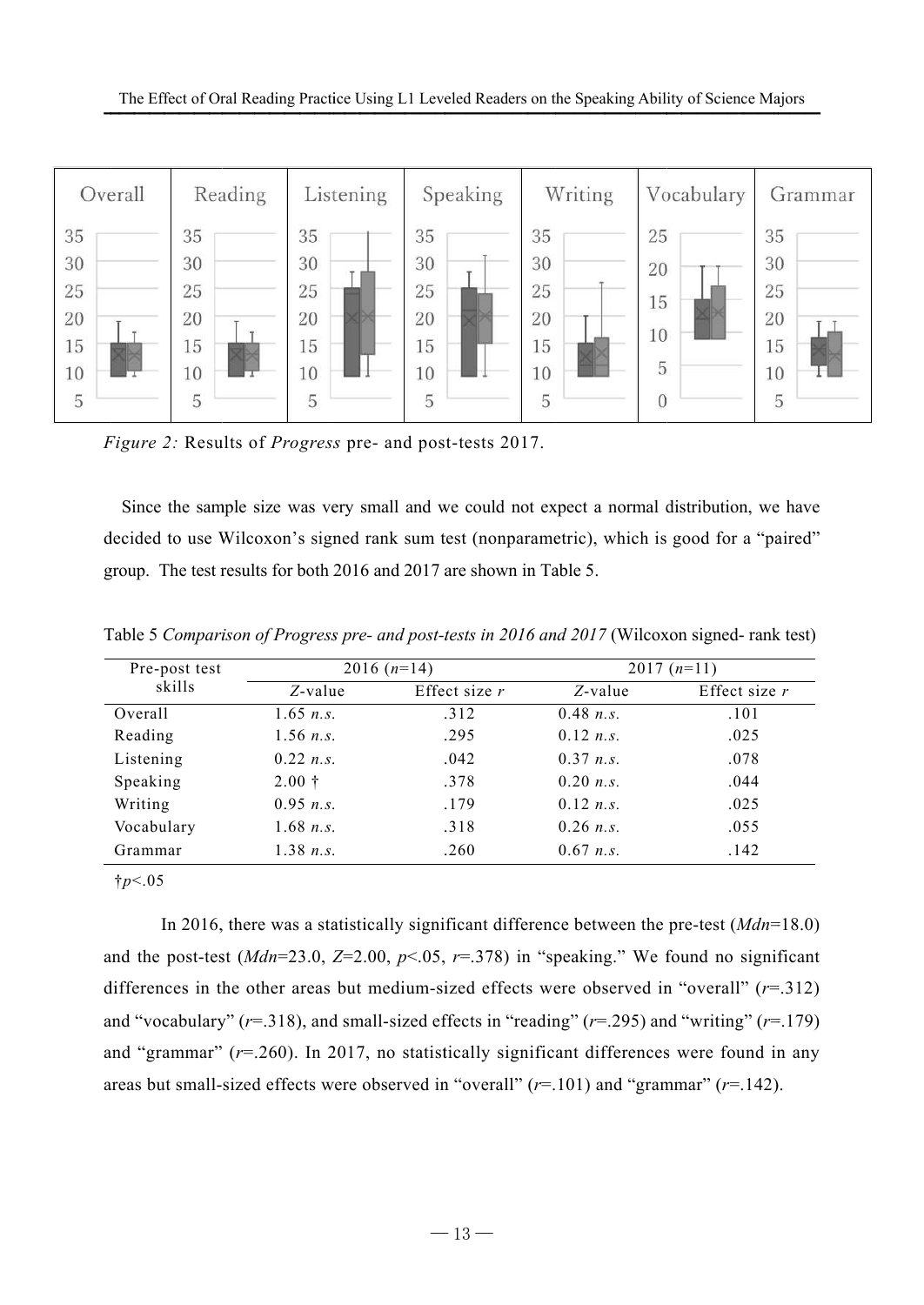# 2) *Versant*

candidate's responses may have been in a language other than English, produced with poor/unintelligible pronunciation, or irrelevant," according to Pearson (2015). Theref ore, the results of 11 students in 2016 and 9 students in 2017 were compared. The box charts below give a glance at the actual distribution (Figures 3 and 4). Three students in 2016 and 2017 respectively received "not scored" results: i.e. "The



*Figure 3:* Results of *Versant* pre- and post-tests 2016.



*Figure 4:* Results of *Versant* pre- and post-tests 2017.

Again, Wilcoxon's signed-rank tests were conducted for both 2016 and 2017 (Table 6).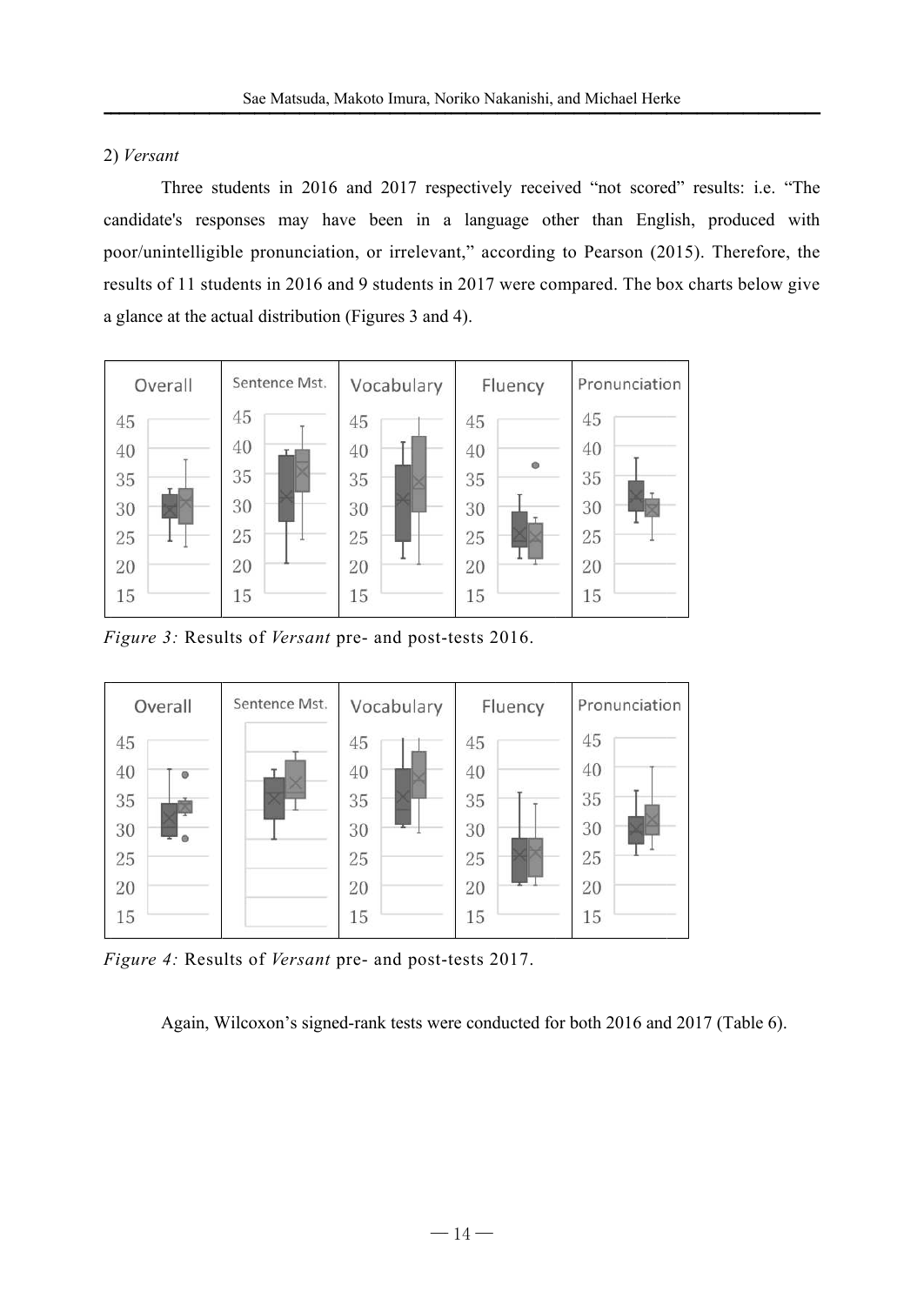| Pre-post test       |             | $2016(n=11)$    |                    | $2017(n=9)$     |
|---------------------|-------------|-----------------|--------------------|-----------------|
| skills              | $Z$ -value  | Effect size $r$ | $Z$ -value         | Effect size $r$ |
| Overall             | 1.18 n.s.   | .252            | 1.98†              | .466            |
| Sentence<br>Mastery | $2.49+$     | .531            | 1.84 $n_{\rm s}$ . | .435            |
| Vocabulary          | 1.28 n.s.   | .272            | $1.25$ n.s.        | .294            |
| Fluency             | $0.63$ n.s. | .134            | 0.95 n.s.          | .225            |
| Pronunciation       | 1.84 n.s.   | .393            | 1.87 n.s.          | .441            |

Table 6 *Comparison of Versant pre- and post-tests in 2016 and 2017* (Wilcoxson signed-rank test)

†*p*<.05

In 2016, there was a statistically significant difference between the pre-test (*Mdn*=31.0) and the post-test ( $Mdn=37.0$ ,  $Z=2.49$ ,  $p<0.5$ ,  $r=.531$ ) in "sentence mastery." There were no significant differences in the other areas; however, a medium-sized effect was observed in "pronunciation" (*r*=.393), and small-sized effects in "overall" (*r*=.252) and "vocabulary" (*r*=.272). In 2017, there was a significant difference between the pre-test (*Mdn*=30.0) and the post-test (*Mdn*=34.0, *Z*=1.98, *p*<.05, *r*=.466) in "overall." Although no significant differences were found in the other areas, medium-sized effects were observed in "sentence mastery"  $(r=.44)$  and "pronunciation"  $(r=.441)$ , and small-sized effects in "vocabulary"  $(r=.29)$  and "fluency" (*r*=.231).

## 3) *OPIc*

One student in 2016 missed the post-test, thus her data were excluded from the analysis. Figure 5 shows the transition of levels demonstrated by the students in 2016  $(n=13)$  and in 2017  $(n=12)$ .

|                  | $2016 (n = 13)$  |      | $2017(n = 12)$                            |                                                                           |
|------------------|------------------|------|-------------------------------------------|---------------------------------------------------------------------------|
|                  | pre              | post | pre                                       | post                                                                      |
| Intermediate Low | $\bullet\bullet$ | 00   | . .                                       |                                                                           |
| Novice High      |                  |      | $\bullet\bullet\circ\bullet\bullet\vdash$ | 00                                                                        |
| Novice Mid       |                  | ◥▧◓◓ | $\bullet\bullet\bullet\bullet$            | $\begin{smallmatrix} \circ & \circ & \bullet & \bullet \end{smallmatrix}$ |
| Novice Low       |                  |      |                                           |                                                                           |

*Figure 5:* The transition of *OPIc* levels from pre-test to post-test. The upper part of the figure indicates higher levels.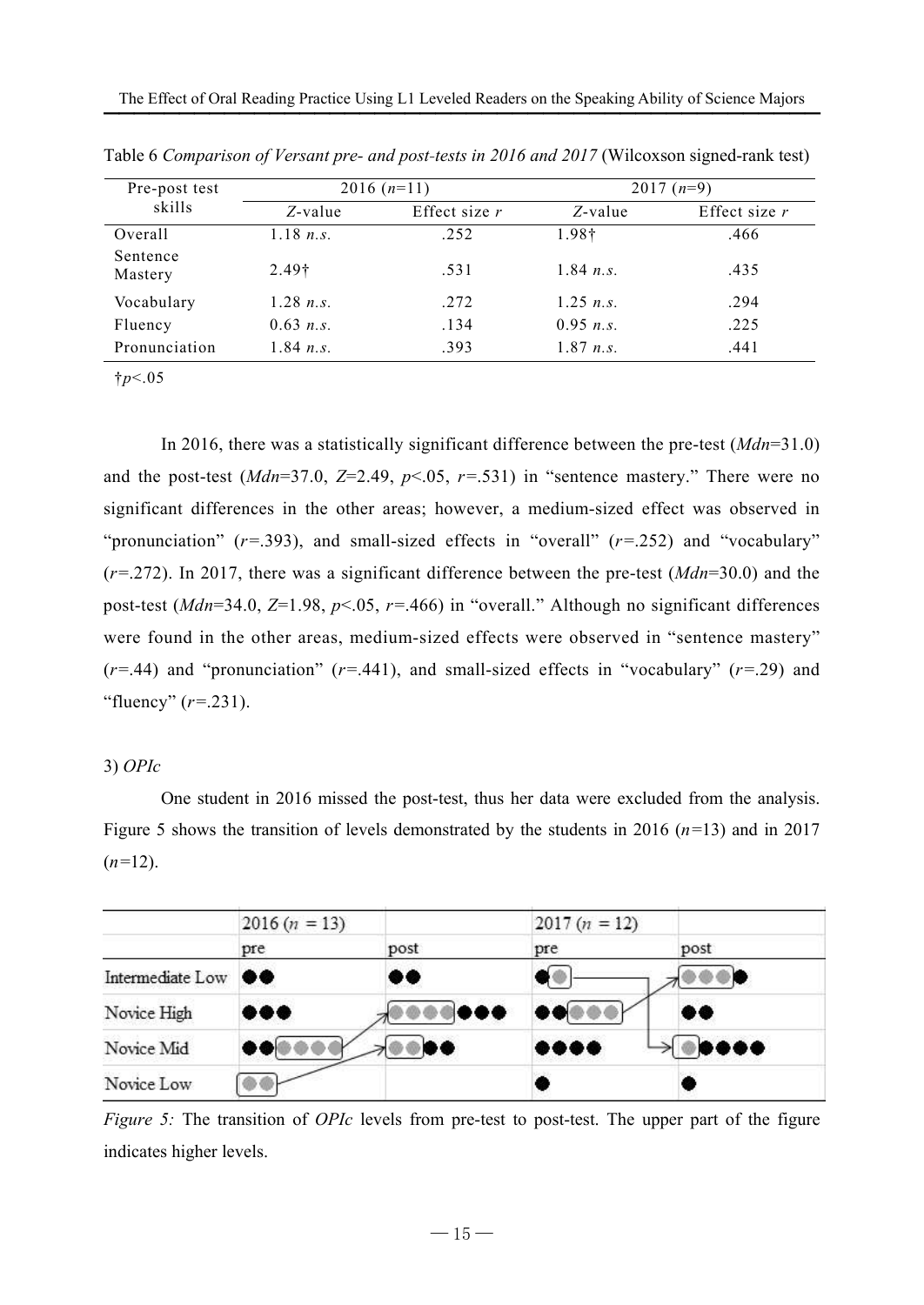In the year 2016 group, the post-test results revealed that six students out of 13 reached one level higher than their original level. However, all the five students who started with NH (Novice High) or IL (Intermediate Low) stayed at the same level. Meanwhile, in 2017, three students in NH reached IL in the post-test. One student who fell two levels from IL to NM had a unique situation: She had just come back from a two-week summer program in Canada when she took the pre-test and she was probably better at answering OPIc's open-ended questions, but unfortunately, the repetition practice did not help maintain her spontaneous speech skill.

#### **4.3 Original Speaking Tests**

## 1) *Phoneme Counter*

Pre- and post- test recordings collected in 1) oral reading task in 2017 original test were compared. One of the students' data was discarded due to its poor sound quality both in preand post-tests. Thus, 20 recordings (pre- and post- files by ten students) were transcribed into texts by Automatic Speech Recognition (ASR) using Speech API (Nakanishi, 2019), and then the phoneme counts were compared with the original script. Table 7 is a summary of the word and phoneme counts in the original script and the transcription of the pre- and post- recordings.

|                   | Words |       | Vowels |       | Consonants |        |
|-------------------|-------|-------|--------|-------|------------|--------|
| ASR pre $M$ (sd)  | 65.7  | (3.9) | 77.9   | (5.7) | 119.5      | (10.6) |
| ASR post $M$ (sd) | 60.5  | (7.1) | 71.5   | (9.7) | 113.7      | (16.0) |
| Original          | 6 l   |       | 76     |       | 125        |        |

Table 7 *Number of words and phonemes in three data sets.* 

The ASR results in the pre-test had more words (*M*=65.7) than the original script, with more vowels (*M*=77.9) and fewer consonants (*M*=119.5), which may indicate the tendency to read slowly and add unnecessary vowels in between consonants.

A typical example is one student's recording for "and when he walked down the street in his tall hat (11 words, 11 vowels, and 22 consonants)," which was transcribed as "on the man here it won't take down the story of him if tow path (15 words, 16 vowels, and 23 consonants)." As can be seen in Figure 6, "and when" was recognized as "on the man," suggesting that this student inserted a vowel after "and". The possibility of vowel insertion was also indicated in the ASR results of other phrases such as "here it" for "he"; "won't take" for "walked"; "story" for "street"; and "of him if" for "in his".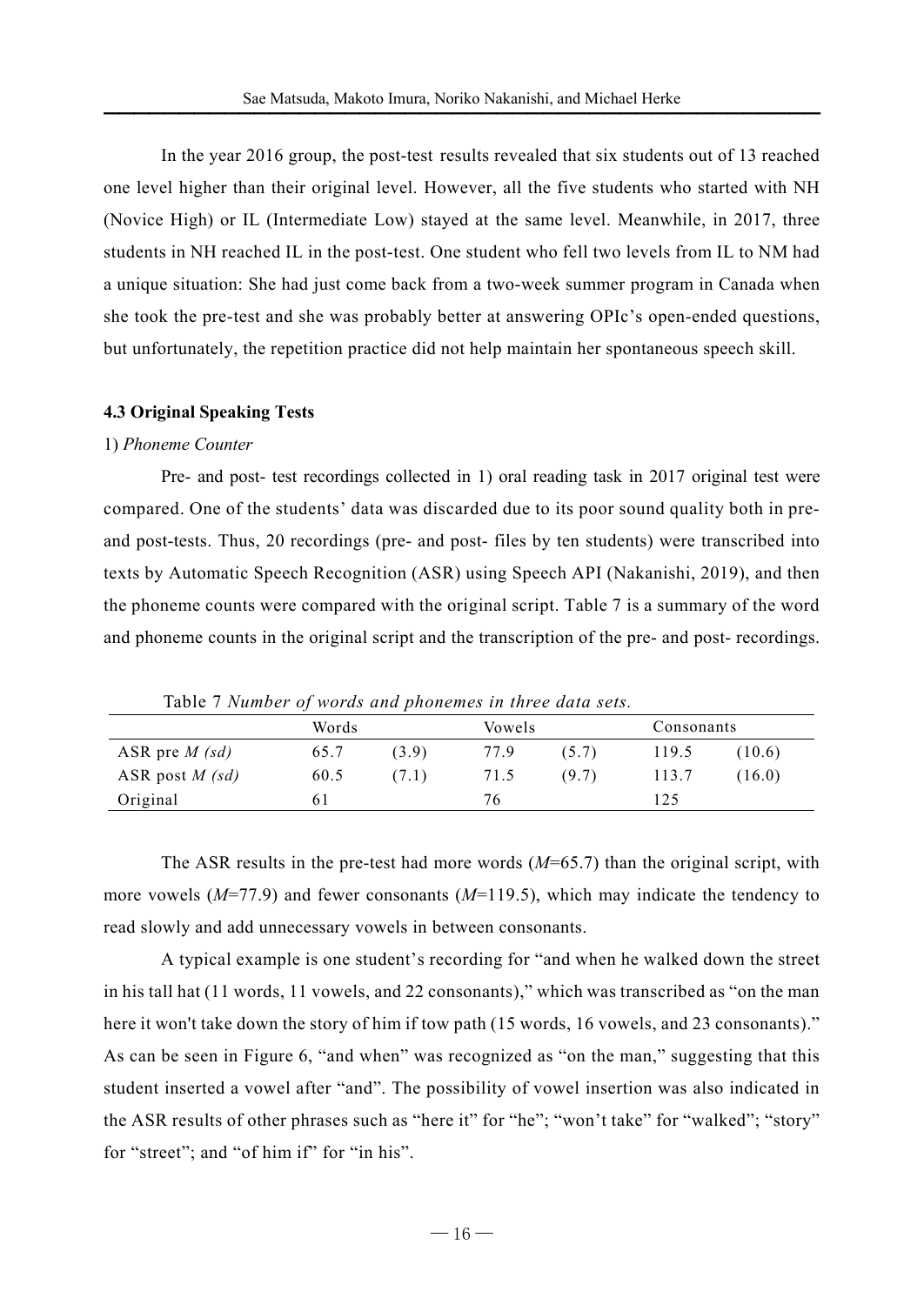

*Figure 6:* Phonemes included in ASR result and original script (pre-test).

little less than the original script, with fewer vowels ( *M*=71.5) and consonants ( *M*=113.7). In some of the students' recordings, the total number of words, vowels, and consonants were smaller than those in the original script because the ASR could not catch up with their speed of oral reading. The transcription of the post-test recorded by the student introduced above was "on the way he walked down just wait in case toll hacked (12 words, 12 vowels, and 22 consonants)." The word "and" was still recognized as "on the", but the phoneme counts of th rest of the phrases are closer to the original script than in the pre-test. On the other hand, in the post-test, the average number of the words  $(M=60.5)$  was a cordings, the total number of words, vowels, and consonants were<br>original script because the ASR could not catch up with their speed<br>cription of the post-test recorded by the student introduced above was<br>down just wait in 60.5) was a<br> $\epsilon$ =113.7). In<br>pnants were<br>their speed<br>their speed<br>al above was<br>els, and 22<br>ounts of the



*Figure Figure 7:* Phonemes included in ASR result and original script (post (post-test).

#### 2) *Praat*

terms of the six fluency indicators: speech rate (SR: the number of syllables per minute including pauses), articulation rate (AR: the number of syllables per minute excluding pauses), phonation time ratio (PTR: the ratio of utterance time against total duration), mean length of run (MLR: the number of syllables between pauses), silent pauses per minute (SPM: the number of pauses per minute), and mean length of pauses (MLP: the average length [seconds] of pauses). Prior to the processing, the noise was removed and the data were Using *Praat*, the students' pre- and post-tests utterances of all tasks the six fluency indicators: speech rate (SR: the number of syllables per minute pauses), articulation rate (AR: the number of syllables per minute excluding pauses), time ratio (PTR: the ratio of utterance time against tot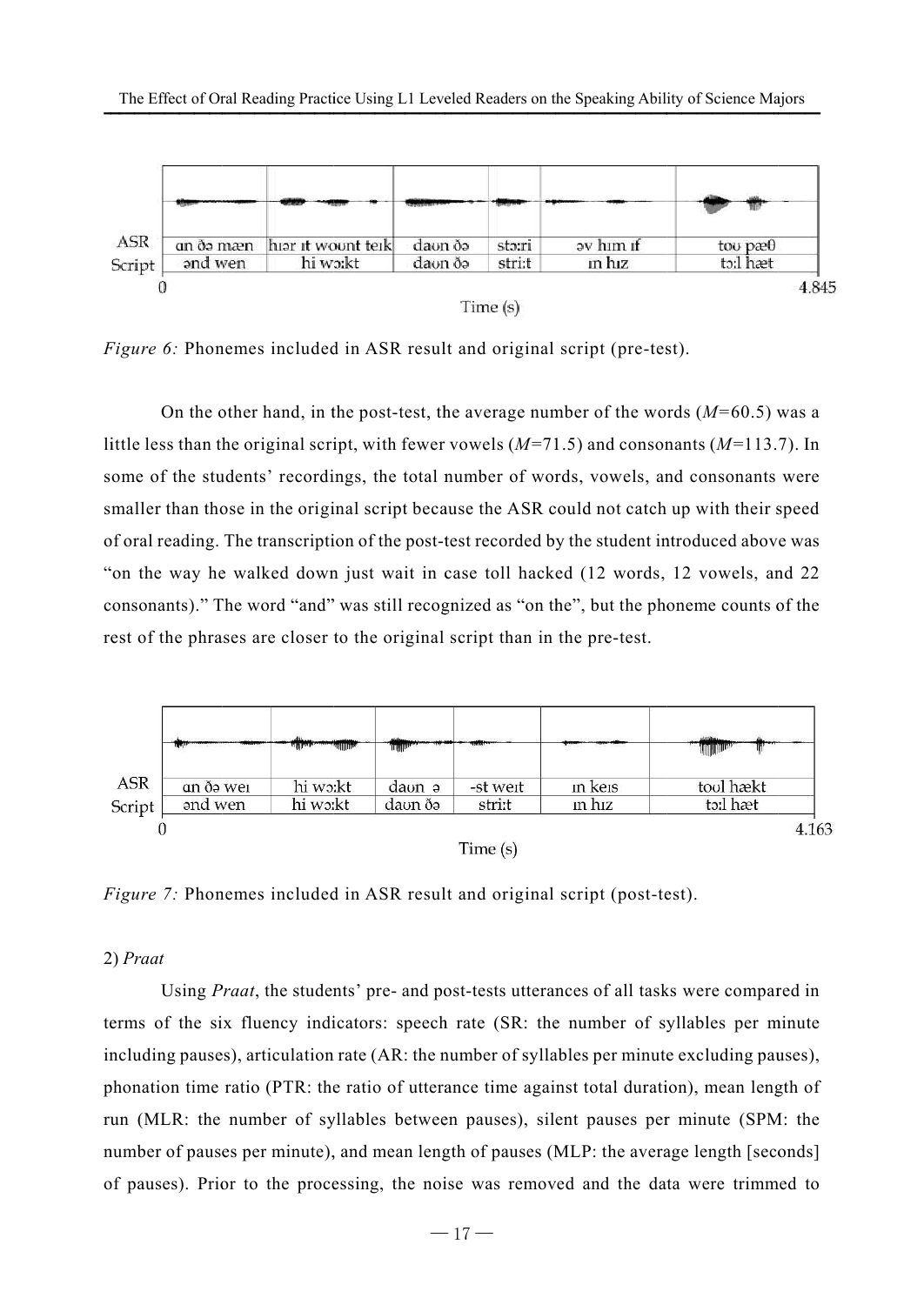include sounds from the beginning of the utterance to the end of the utterance.



Results are presented in the box charts below (Figures 8 8-11).

Figure 8: Fluency measures in Task 1 pre- and post-tests.



*Figure 9:* Fluency measures in Task 2 pre- and post-tests.



*Figure 10:* Fluency measures in Task 3 pre- and post-tests.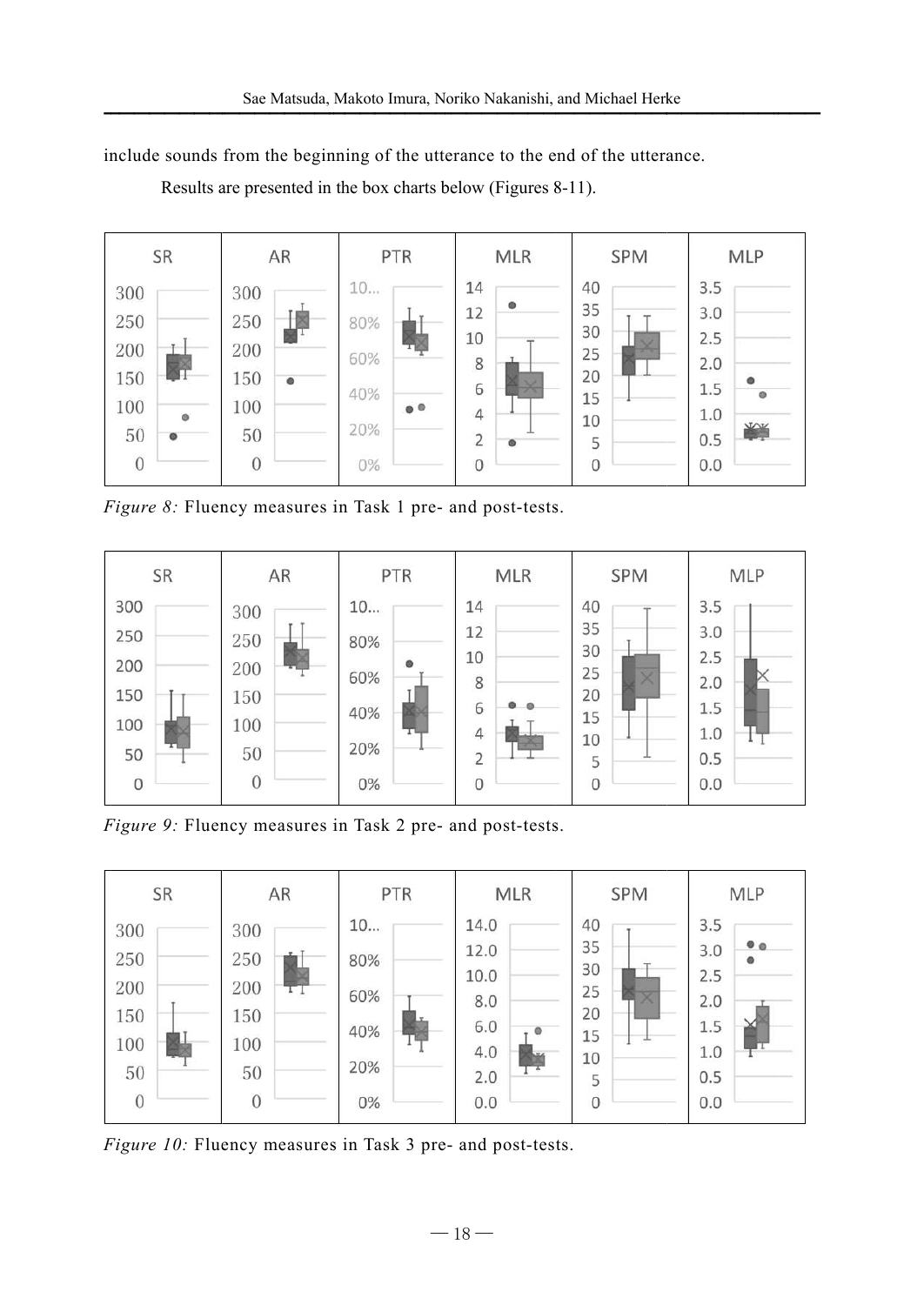

*Figure 11:* Fluency measures in Task 4 pre- and post-tests.

Table 8 Comparison of fluency measures between pre and post tests (Wilcoxson signed-rank test,

| $n=11$ ).   |                  |           |                                                                                                                                                                                                                                                                                                                                                                                                  |             |             |            |           |
|-------------|------------------|-----------|--------------------------------------------------------------------------------------------------------------------------------------------------------------------------------------------------------------------------------------------------------------------------------------------------------------------------------------------------------------------------------------------------|-------------|-------------|------------|-----------|
|             |                  | <b>SR</b> | AR                                                                                                                                                                                                                                                                                                                                                                                               | <b>PTR</b>  | <b>MLR</b>  | <b>SPM</b> | MLP       |
| Task 1      | Z                | 1.27 n.s. | $2.58 \text{ }^{\circ}$                                                                                                                                                                                                                                                                                                                                                                          | $1.26$ n.s. | 0.62 n.s.   | 1.45 n.s.  | 0.21 n.s. |
| pre-post    | $\boldsymbol{r}$ | .272      | .551                                                                                                                                                                                                                                                                                                                                                                                             | .270        | .133        | .309       | .045      |
| Task 2      | Z                | 0.82 n.s. | 1.47n.s.                                                                                                                                                                                                                                                                                                                                                                                         | 0.30 n.s.   | $1.64$ n.s. | 0.91 n.s.  | 0.00 n.s. |
| pre-pst     | $\boldsymbol{r}$ | .174      | .313                                                                                                                                                                                                                                                                                                                                                                                             | .064        | .349        | .193       | .000      |
| Task 3      | Z                | 0.91 n.s. | 0.15 n.s.                                                                                                                                                                                                                                                                                                                                                                                        | 0.82 n.s.   | 1.20 n.s.   | 0.30 n.s.  | 0.21 n.s. |
| pre-post    | $\boldsymbol{r}$ | .193      | .033                                                                                                                                                                                                                                                                                                                                                                                             | .174        | .256        | .064       | 0.04      |
| Task 4      | Z                | 0.58 n.s. | 0.21 n.s.                                                                                                                                                                                                                                                                                                                                                                                        | 0.39 n.s.   | 0.62 n.s.   | 1.17 n.s.  | 0.62 n.s. |
| pre-post    | r                | .123      | .045                                                                                                                                                                                                                                                                                                                                                                                             | .082        | .133        | .025       | .133      |
|             |                  |           |                                                                                                                                                                                                                                                                                                                                                                                                  |             |             |            |           |
|             |                  |           | Although we could not observe any significant differences in most of the cases, the<br>articulation rate in Task 1 (oral reading task) indicated a statistically significant gain $(Z=2.58$<br>$p<0.05$ ). Since the articulation rate refers to the amount of speech per unit time (excluding pauses<br>the result means that the students' utterance speed in the oral reading task increased. |             |             |            |           |
| 3) Lextutor |                  |           | Pre- and post-test recordings of Tasks 2 to 4 were transcribed and analyzed using the                                                                                                                                                                                                                                                                                                            |             |             |            |           |
|             |                  |           | Web Vocabulary Profile (WebVP) application available at www.lextutor.ca (Cobb, n.d.)                                                                                                                                                                                                                                                                                                             |             |             |            |           |
|             |                  |           | Participants' transcriptions were analyzed for any changes in vocabulary output, with focus or                                                                                                                                                                                                                                                                                                   |             |             |            |           |

## 3) Lextutor

Web Vocabulary Profile (WebVP) application available at www.lextutor.ca (Cobb, n.d.). Participants' transcriptions were analyzed for any changes in vocabulary output, with focus on fluency (measured in words per minute), tokens, types and families and type-token Tokens refers to all the running words in a text including repetitions. Types refers to all the Pre- and post-test recordings of Tasks 2 to 4 were transcribed and analyzed using the p<.05). Since the articulation rate refers to the amount of speech per unit time (excluding pauses),<br>the result means that the students' utterance speed in the oral reading task increased.<br>3) Lextutor<br>Pre- and post-test re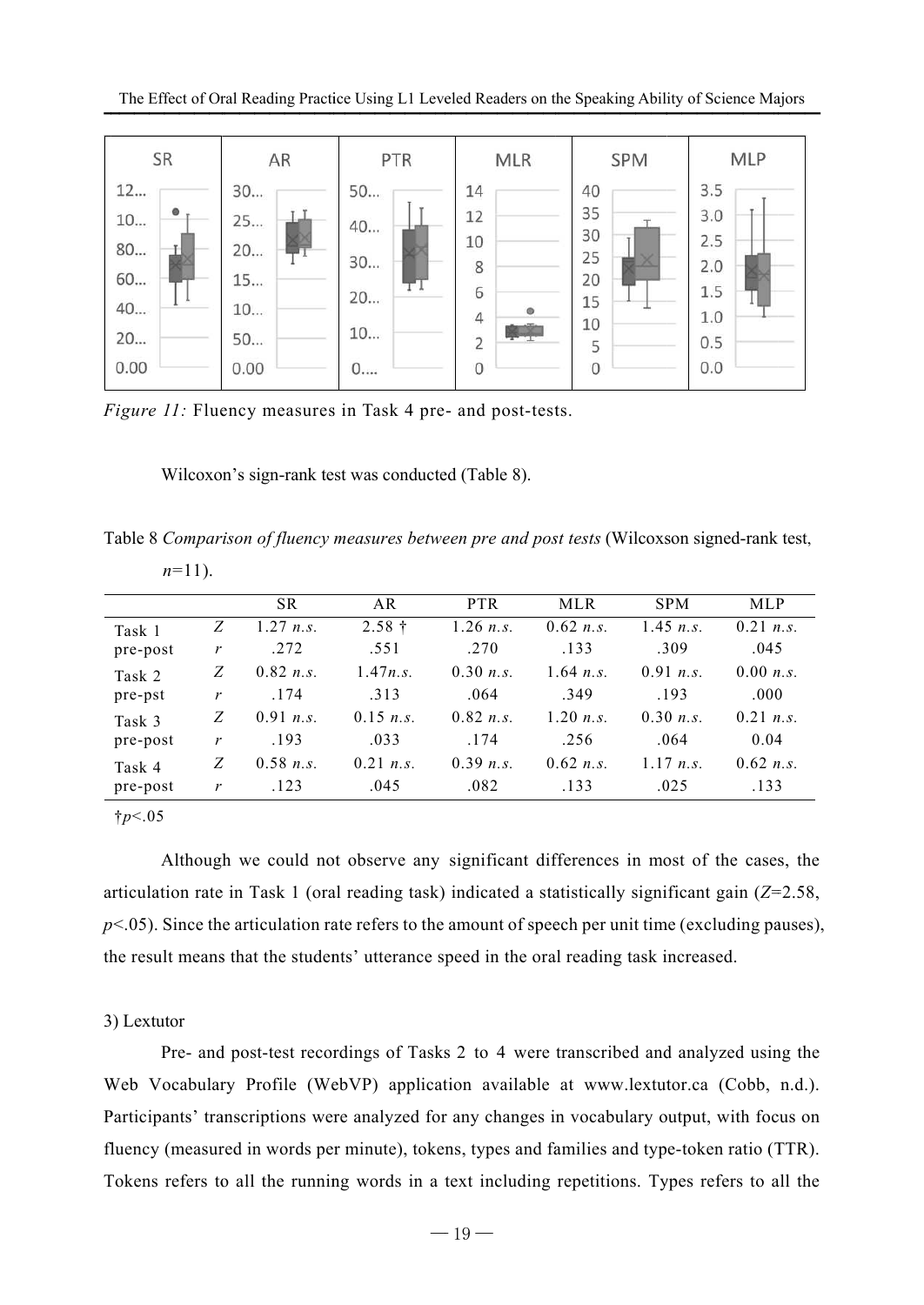different words in a text. Families means all the variants of a word plus relevant derivations. TTR indicates lexical variation in a text. Before being uploaded for analysis, transcriptions were checked by two researchers for errors. The results are displayed in Tables 9, 10, and 11 below.

|          | Table 9 <i>Vocabulary profile</i> $(n=11)$ |      |        |         |  |  |  |  |
|----------|--------------------------------------------|------|--------|---------|--|--|--|--|
|          | Pre                                        | Post | Change | Percent |  |  |  |  |
| Tokens   | 679                                        | 792  | 113    | 16.6%   |  |  |  |  |
| Types    | 161                                        | 180  | 19     | 11.8%   |  |  |  |  |
| Families | 115                                        | 124  | Q      | 7.8%    |  |  |  |  |

Overall, there were increases in tokens, types, and word families. Table 10 below shows the vocabulary profile as calculated by WebVP. Arithmetically, participants produced on average 0.82 more word families, 1.73 more types and 10.3 more tokens per 90 minutes of treatment.

Type-token ratio (TTR) is a common measure of lexical density. The closer the number is to 1 (100%), the richer the lexis. TTR is displayed in Table 10 below.

| Table 10 Lexical density $(n=11)$ |         |         |           |  |  |  |
|-----------------------------------|---------|---------|-----------|--|--|--|
|                                   | Pre     | Post    | Change    |  |  |  |
| <b>TTR</b>                        | 161/679 | 180/792 |           |  |  |  |
|                                   | 23.70%  | 22.70%  | $-4.20\%$ |  |  |  |

The slight drop may be due to the lower number of new words being added to the alreadyexisting narrative, which in this case were the three original speaking tests.

Fluency was also measured by calculating the number of words spoken per minute (WPM) as shown in Table 11 below. Words in this case refers to tokens or the total number of running words.

|            | Table 11 Average words-per-minute $(n=11)$ |      |        |          |
|------------|--------------------------------------------|------|--------|----------|
|            | Pre                                        | Post | Change | Percent  |
| <b>WPM</b> | 378                                        | 44 1 | 63     | $16.7\%$ |

One participant's data was excluded from the WPM calculation because he only uttered one word in the pre-test and five words in the post-test. Such a low score would have skewed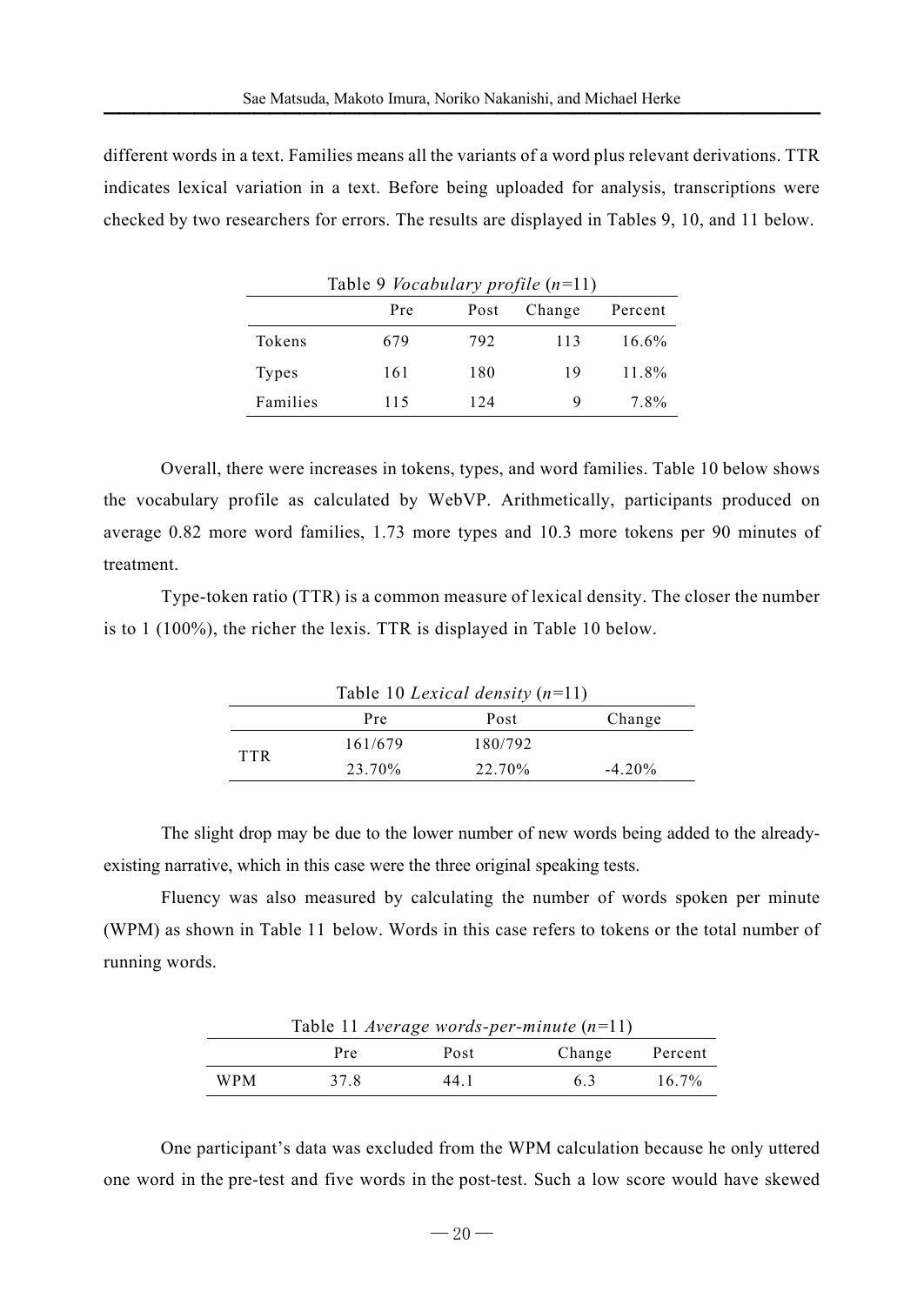the overall result.

The participants uttered 37.8 WPM in the pre-test and 44.1 WPM in the post-test on average for an increase of 6.3 WPM or 16.7%. This increase in spoken fluency as measured by WPM positively corresponds with participants' increase in utterance speed in the oral reading task as measured by *Praat*. Both measures seem to indicate that the treatment had a positive effect on spoken fluency.

## **5. Discussion**

#### **5.1 Implications of the study**

Since the project started a week later and the pre- and post-original speaking tests were added in 2017, the treatment period was shorter than in 2016. Thus, although the re-telling stage was eliminated to reduce students' cognitive load, the average numbers of books and words read were about the same as in the previous year. However, when the repetition was counted, the 2017 group had more input and output.

The results of the pre- and post-online tests displayed inconclusive results. The 2017 participants scored lower than the 2016 counterparts in almost all the skill areas in *Progress.* In contrast, *Versant* showed that the students scored higher in sentence mastery, vocabulary, and pronunciation in 2017. It should also be noted that the pronunciation score demonstrated a positive change in 2017 while the opposite was the case in 2016. Although the activities looked comparatively monotonous, the 2017 treatment with more repetition may have had some positive effects on pronunciation.

In 2016, *OPIc* results seemed to imply that the treatment worked best for beginner-level learners. In contrast, in 2017 most of the novice low/mid-level students stayed at the same level while the novice high-level students demonstrated progress. It might be partially attributable to the students' motivational differences. In 2016, the low-proficiency students enjoyed the activities using picture books so much that they even imitated the dog's voices happily. After the treatment, they became more confident in speaking and started to speak louder. On the other hand, beginner-level students in 2017 were fourth-year students who were encouraged to join by their seminar professor. There seemed to be a greater discrepancy in the 2017 group. While older students who unwillingly participated in the project remained reluctant to speak especially when open-ended questions were asked by *OPIc*, younger students who voluntarily joined the project enthusiastically engaged themselves in the activities and tried their best to answer *OPIc* questions.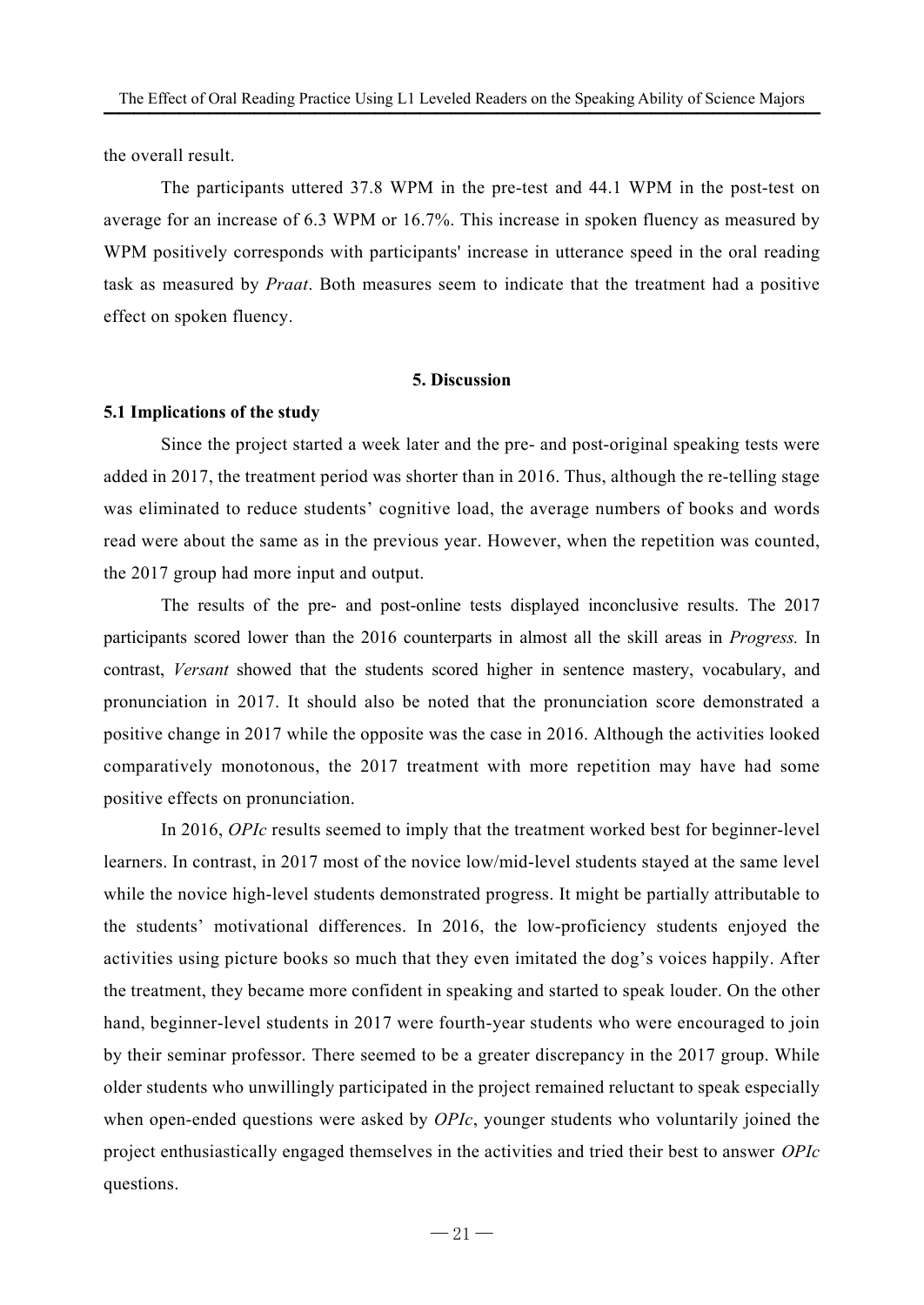Yet, when the recorded sound data were further examined using the *Phoneme Counter*, *Praat*, and *Lextutor*, there were some interesting findings. First, the recordings of Task 1 (reading a short passage aloud) were analyzed using *Phoneme Counter*. The results may indicate that the repetitive input and output helped the students to avoid inserting unnecessary vowels between the consonants. It was also suggested that their speed of oral reading in the post-test was too fast for the ASR to catch their utterance. It was partly supported by the analysis of speaking test data (Tasks 1-4) using *Praat,* which showed increased articulation rate in Task 1 although no other significant gains were observed. Repetitive input and output may have facilitated utterance fluency—the fluidity of the observable speech (including measurable features) such as speech rate, articulation rate, and pauses (Segalowitz, 2016), which might explain the analysis of *Praat*.

Finally, a vocabulary software analysis of the transcripts of the pre- and post-treatment picture description tests (Tasks 2-4) showed slight increases in the number of tokens, types, and word families used, supporting the claim that overall spoken fluency improved measurably over the course of the treatment. Lexical variation, as measured by TTR, did decrease, but this is typical when the same prompt is used as fewer new words are added to the existing narrative.

We cannot explain the changes in vocabulary usage with any certainty with the possible exception of the 16.7% increase in WPM. As far as the other results are concerned, did the participants acquire the new word families through the treatment, or were these previously known words reactivated? Are there more efficient ways to increase vocabulary usage? The original speaking tests did not test for vocabulary comprehension or usage, so there is no way to confirm how well students understood the vocabulary they used. Future studies would need to better control for existing vocabulary knowledge in order to attempt to answer these questions.

However, the fact that the utterance speed of the students has increased only in oral reading (Task 1) and not in the other tasks involving spontaneity (Tasks 2-4), may indicate that the amount of input was not enough to influence the students' cognitive fluency. As Segalowitz (2016) claims, we should not view fluency as a solid construct. Segalowitz describes two types of L2 fluency: utterance fluency and cognitive fluency. As mentioned earlier, the findings in this study may suggest that utterance fluency may be enhanced by simple oral speaking practice such as reading aloud, shadowing, and repeating. However, cognitive fluency involves more complex processing: the fluid operation of cognitive processes dealing with semantic retrieval, utterance construction, and working memory. By eliminating the re-telling process in 2017, we might have hindered students' cognitive fluency.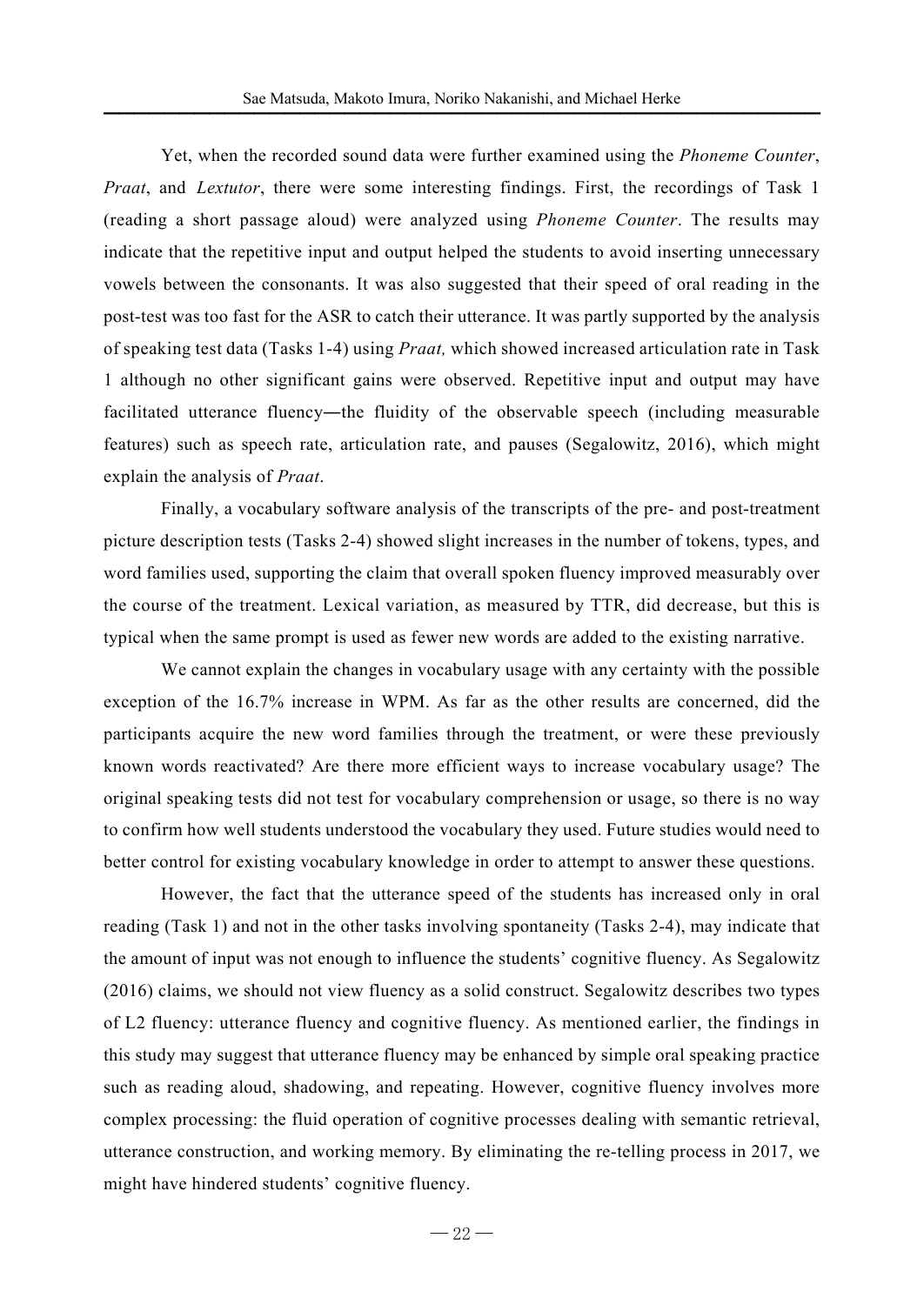#### **5.2 Limitation of the study**

We should also point out the limitations of this study. The major limitations of this study are the small number of participants, the lack of the random assignment of participants into experimental and control groups and the lack of an alternative treatment group. Thus, the results need to be interpreted with caution. Variance attributable to the participants and different curricula could have somehow affected their performance as well. The artificiality of the experimental setting also may have had an effect on the outcomes. Meeting in the sixth period (18:20-19:50) in 2017 instead of the fifth period (16:40-18:10) in 2016 on Mondays after having regular classes or science experiments was exhausting, and it might have affected their concentration or motivation. Furthermore, we have not examined the validity of the speaking tests. In turn, in addition to the six indicators of *Praat*, there are several other fluency measures that have not been included in this study such as the number of filled pauses per minute, the number of disfluencies per minute, pace, and space (Kormos, 2006). To investigate these fluency measures, another computer program and qualitative research will be necessary.

#### **6. Conclusion**

This study attempted to explore whether the repetitive input and output bring measurable improvements in students' speaking skills and whether the results could be measured by three online tests and an original speaking test. While the online tests revealed no statistically significant changes specific to speaking, the recorded data of the pre- and post- original speaking tests displayed some phonemic, phonological, and lexical changes. Nevertheless, the nine- week treatment may not have been sufficient, and the next plausible step is to retrieve the re-telling stage and design a more effective training program. Further longitudinal studies may be needed to gauge the effect of repetitive input and output over an extended period. We might reconsider the teacher's role as well. For further research, we are currently analyzing the data in 2018 with an increased number of samples. Also, we are planning to conduct a longitudinal study from 2020 to 2024 supported by JSPS KAKENHI Grant Number 20K00906.

#### **Acknowledgments**

The authors would like to thank the two anonymous reviewers for providing valuable comments on this manuscript. This work was supported by JSPS KAKENHI Grant Number 16K02867.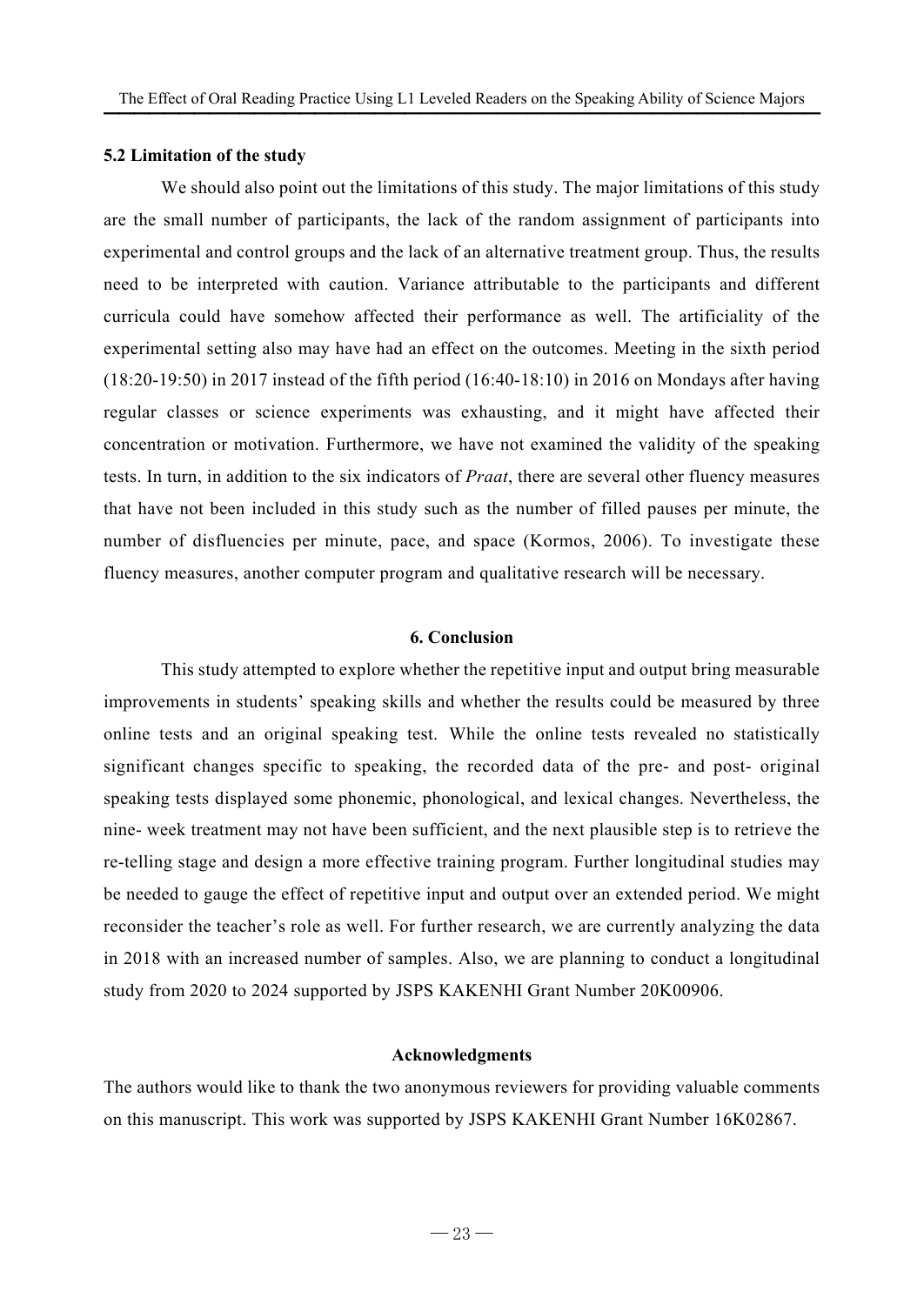#### **References**

- Bodell, M. et al. (2011). HTML speech incubator group final report. Retrieved September 22, 2018 from, https://www.w3.org/2005/Incubator/htmlspeech/XGR-htmlspeech-20111206/
- Cheng, X. (2000). Asian students' reticence revisited. *System*, *28*(3), 435-446. doi: https://doi.org/10.1016 /S0346-251X (00)00015-4
- Cho, K. S. & Krashen, S. (1994). Acquisition of vocabulary from the Sweet Valley kids series. *Journal of Reading,37*(8), 662-667.
- Cobb, T. *Vocabulary profiles*. [computer program]. Accessed September 22, 2018 at https://www. lextutor. ca/vp/
- Common European Framework of References for Languages. Retrieved August 21, 2020 from, https://www.coe.int/en/web/common-european-framework-reference-languages/uses-and-objectives
- Day, R., Omura, C. &Hiramitsu, M. (1991). Incidental EFL vocabulary learning and reading. *Reading in a Foreign Language*, *7*(2), 541-551.
- Day, R. R. & Bamford, J. (1998). *Extensive reading in the second language classroom.* New York: Cambridge University Press.
- De Jong, N., Steinel, M., Florijn, A., Schoonen, R., & Hulstijn, J. (2012). Facets of speaking proficiency. *Studies in Second Language Acquisition, 34*(1), 5-34. doi:10.1017/S0272263111000489
- Elley, W. B. (1991). Acquiring literacy in a second language: The effect of book-based programs. *Language Learning, 41*(3), 375-411.doi:10.1111/j.1467-1770.1991.tb00611.x
- Flowerdew, J. and Miller, L. (1995). On the notion of culture in L2 lectures. *TESOL Quarterly, 29*(2), 345-373. doi:https://doi.org/10.2307/3587628
- Greer, D. L. (2000). "The eyes of *Hito*": A Japanese cultural monitor of behavior in the communicative language classroom. *JALT Journal*, *22*(1), 183-195.
- Hafiz, F. M., & Tudor, I. (1989). Extensive reading and the development of language skills. *ELT Journal,43*(1), 4-13. doi: https://doi.org/10.1093/elt/43.1.4
- Hato, Y., Kanzawa, K. Mitsunaga, H., & Healy, S. (2018). Developing a computer-based speaking test of English as a lingua franca: Preliminary results and remaining challenges. *Waseda Working Papers in ELF* (English as a Lingua Franca). 7, 87-99.
- Hato, Y., Kanzawa. K., Tsubota, Y., Mitsunaga, H., and Underhill, N. (2016). Developing rating scales for a computer-based (CBT) speaking test of English as a Lingua Franca. *ETAS Journal*, 34, 33-34.
- Hato, Y., Takei, T., Healy, S., Kamizawa, K., & Ito, K. (2015). Introducing a speaking test of English into the university entrance examination: Evaluation of a computer−based pilot test. Paper presented at the 54th JACET National Convention.
- Horst, M. (2005). Learning L2 vocabulary through extensive reading: A measurement study. *The Canadian Modern Language Review*, *61*(3), 355-382. doi:https://doi.org/10.3138/cmlr.61.3.355
- Hunt, R. (2011). Oxford reading tree special packs: ORT tadoku pack (all packs from stage 1+ to stage 9) 30 packs. Oxford: OUP.
- Imura, M. (2020). Analyzing the ORT corpus: Leveled reader's potential viewed from content analysis. *JERA Bulletin, 13,* 3-23.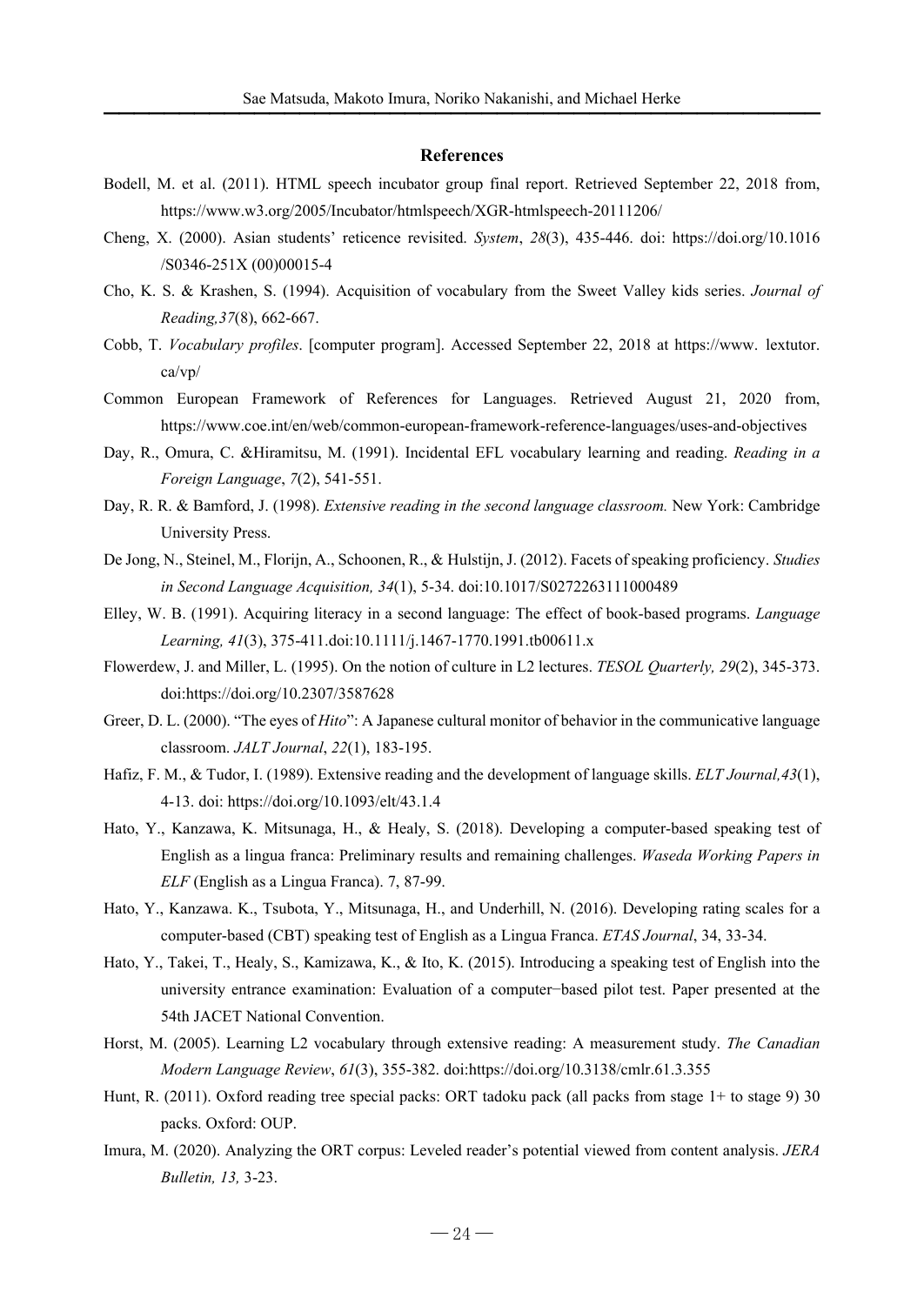- Jackson, J. (2002). Reticence in second language case discussions: Anxiety and aspirations. *System*, *30*(1), 65-84. doi:10.1016/S0346-251X(01)00051-3
- Kadota, S. (2015). *Shadowing ondoku to eigo communication no kagaku* (Science of communication in English).Tokyo: Cosmo Pier.
- Kormos, J. (2006). *Speech production and second language acquisition.* Mahwah, NJ: Lawrence Erlbaum Associates.
- Krashen, S. (2020). Lecture presented on October 24, 2020 at JACET Kansai Literature in Language Education Study Group.
- Lai, F-K. (1993). The effects of summer reading course on reading and writing skills. *System*, *21*(1), 87-100.doi: https://doi.org/10.1016/0346-251X(93)90009-6
- Language Testing International. (n.d.). ACTFL Speaking assessment: the Oral Proficiency Interviewcomputer. Retrieved Aug 16, 2020 from https://www.languagetesting.com/oral-proficiencyinterview-by-computer-opic
- Liu, N. & Littlewood, W. (1997). Why do many students appear reluctant to participate in classroom learning discourse? *System*, *25*(3), 371-384. doi: https://doi.org/10.1016/S0346-251X(97)00029-8
- Lofting, H. (1988). *The Story of Doctor Dolittle.* NY: Dell Publishing.
- MacQuillan, J. (2019). Where do we get our academic vocabulary? Comparing the efficiency of direct instruction and free voluntary reading. *The Reading Matrix, 19* (1), 129-138.
- Mason, B., & Krashen, S. (1997). Extensive reading in English as a foreign language. *System*, *25*(1), 91-102. doi: https://doi.org/10.1016/S0346-251X(96)00063-2
- Matsuda, S., Imura, M., & Nakanishi, N. (2018). Encouraging science students to talk using L1 readers. *The Fourth Extensive Reading World Congress Proceedings,* 145-154.
- Meara, P. M. (1996). The dimensions of lexical competence. In G. Brown, K. Malmkjagr & J. Williams (Eds.), *Performance and competence in second language acquisition*, 33–51. Cambridge: CUP.
- Ministry of Education, Culture, Sports, and Science and Technology. (2018) Heisei 29 nendo eigoryokuchosakekka (koukou 3nensei) no gaiyo. (The report on English skills of third-year senior high school students in 2017). Retrieved September 10, 2019, from http://www.mext.go.jp/ a\_menu/kokusai/gaikokugo/\_icsFiles/afieldfile/2018/04/06/1403470\_03\_1.pdf
- Mizumoto, A. (2015). Langtest (Version 1.0) [Web application]. Retrieved September 18, 2019, from http://langtest.jp
- Nakanishi, N. (2018a). Development of Phoneme Counter: Open software for calculating phoneme counts in English texts. *Language Education & Technology*, 55, 199-216.
- Nakanishi, N. (2018b). Phoneme Counter (Ver4.0) [computer Software]. Kobe: Kobe Gakuin University.
- Nakanishi, N. (2019). Speech Saver (Ver 1.0) [Computer Software]. Kobe, Japan: Kobe Gakuin University.
- Nakanishi, T., & Ueda, A. (2011). Extensive reading and the effect of shadowing. *Reading in a Foreign Language*, *23*(1), 1-16.
- Nation, I. S. P. (2001). *Learning vocabulary in another language*. Cambridge: CUP.
- Nation, I. S. P. (2013). *What should every EFL teacher know?* Portsmouth: Compass Publishing.
- Negishi, M. (2012). The development of the CEFR-J: Where we are, where we are going. Retrieved August 1,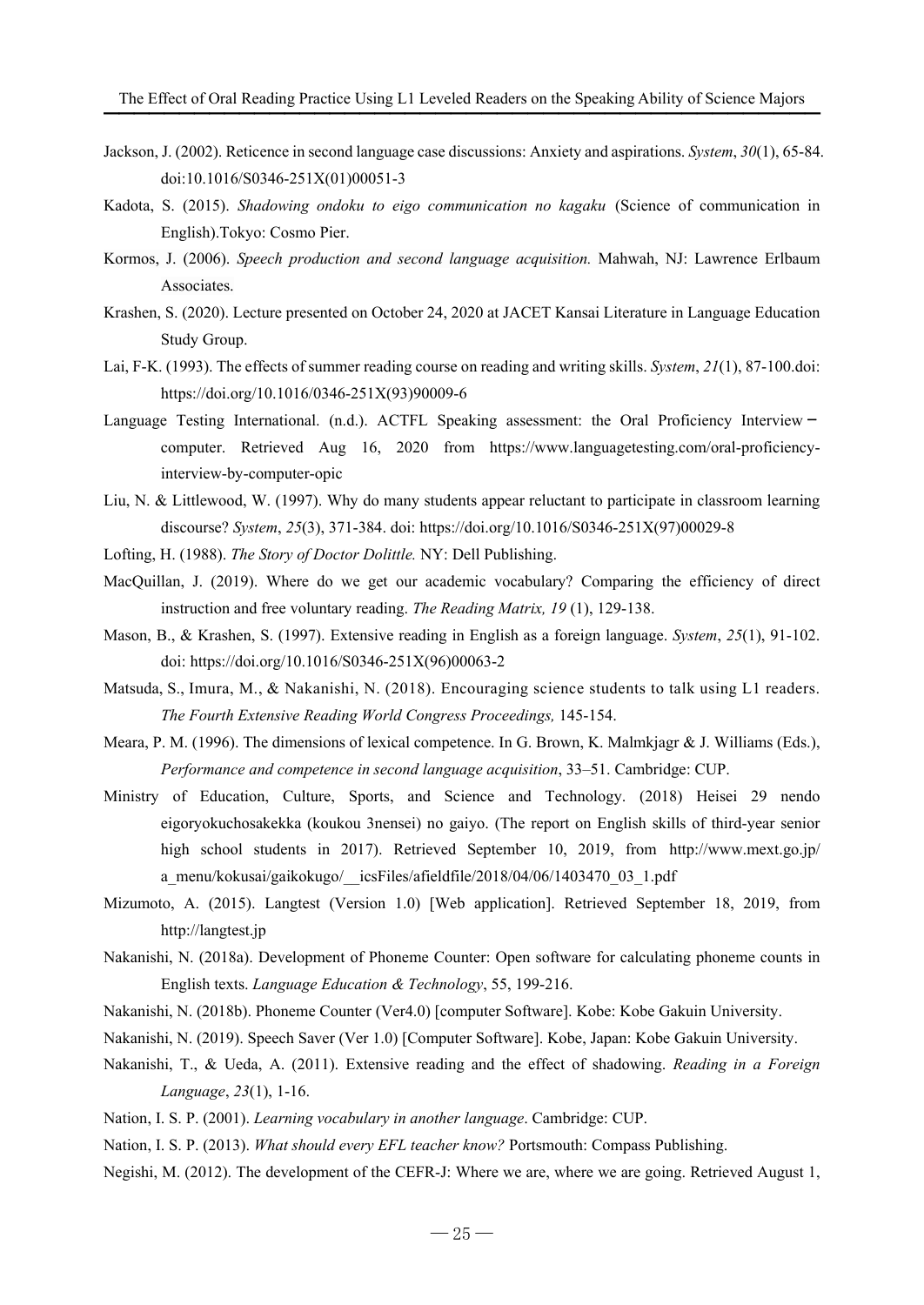2017, from http://www.tufs.ac.jp/common/fs/ilr/EU\_kaken/\_userdata/negishi2.pdf

- Nishizawa, H., & Yoshioka, T. (2016). Longitudinal case study of a 7-year long ER program. *The Third Extensive Reading World Congress Proceedings*, 28-40. https://erfoundation.org/ERWC3-Proceedings.pdf
- Nuttall, C. (1996). *Teaching reading skills in a foreign language* (2nd ed.). Oxford: Heinemann.
- Oya,T., Manalo, E., & Greenwood, J. (2009). The influence of language contact and vocabulary knowledge on the speaking performance of Japanese students of English. *The Open Applied Linguistics Journal, 2*, 11-21.
- Pearson. (2015). Test information booklet. Retrieved August, 16, 2020 from https://www.pearson.com/content/ dam/one-dot-com/one-dot-com/english/SupportingDocs/Progress-test-information.pdf
- Pearson. (n.d.) Versant technology. Retrieved Aug 16, 2020 from https://www.versanttests.com/ technologyresearch
- Pearson Education Inc. (2019). Versant English Test-Test description and validation summary. Retrieved August 17, 2020 from, https://www.pearson.com/content/dam/one-dot-com/one-dot-com/english/ SupportingDocs/Versant/ValidationSummary/Versant-English-Test-Description-Validation-Report.pdf
- Pitts, M, White, H. & Krashen, S. (1989). Acquiring second language vocabulary through reading: A replication of the clockwork orange study using second language acquirers. *Reading in a Foreign Language, 5*, 271-275.
- Ray, H.A. (1973). *Curious George.* NY: HMH Books for Young Readers.
- Read, J. (2005). Applying lexical statistics to the IELTS speaking test. *Research Notes, 20*, 12-16.
- Rodrigo, V., Krashen, S., & Gibbons, B. (2004). The effectiveness of two comprehensible-input approaches to foreign language instruction at the intermediate level. *System, 32*(1), 53-60. doi: https://doi.org/ 10.1016/j.system. 2003.08.003
- Segalowitz, N. (2010). *Cognitive bases of second language fluency.* London: Routledge.
- Segalowitz, N. (2016). Second language fluency and its underlying cognitive and social determinants. *International Review of Applied Linguistics*, *54*(2), 79-95. doi: https://doi.org/10.1515/iral-2016-9991
- Shimizu, Y., Kirimura, R., & Nozawa, T. (2014). Effects of short-term study abroad programs for economics students: Based on analysis of speaking tests. R*itsumeikan Koto Kyoiku Kenkyu, 14*, 91-102.
- Takase, A. (2008). The two most critical tips for a successful extensive reading program. *Kinki University English Journal, 1*, 119-136.
- Takeuchi, O. (2003).*Yoriyoi gaikokugogakushuho wo motomete.* (Searching for better language learning strategies: Studies on good language learners in the Japanese FL context.) Tokyo: Shohakusha.
- Tsui, A. B. M. (1996). Reticence and anxiety in second language learning. In K. M. Bailey & D. Nunan (Eds.), *Voices from the language classroom* (pp. 145-167). Cambridge: CUP.
- Turner, J. M., & Hiraga, M. K. (1996). Elaborating elaboration in academic tutorials: Changing cultural assumptions. In H. Coleman & L. Cameron (Eds.), *Change and language* (pp. 131-140). Clevedon: BAAL and Multilingual Matters.
- Yoshida, H., Kagata, T., & Ikuma, Y. (2012). Implementing VERSANT: Spoken English test on program for promoting university education and student support based on different levels of English proficiency. (in Japanese). *The Bulletin of the English Society, 57*, 35-62.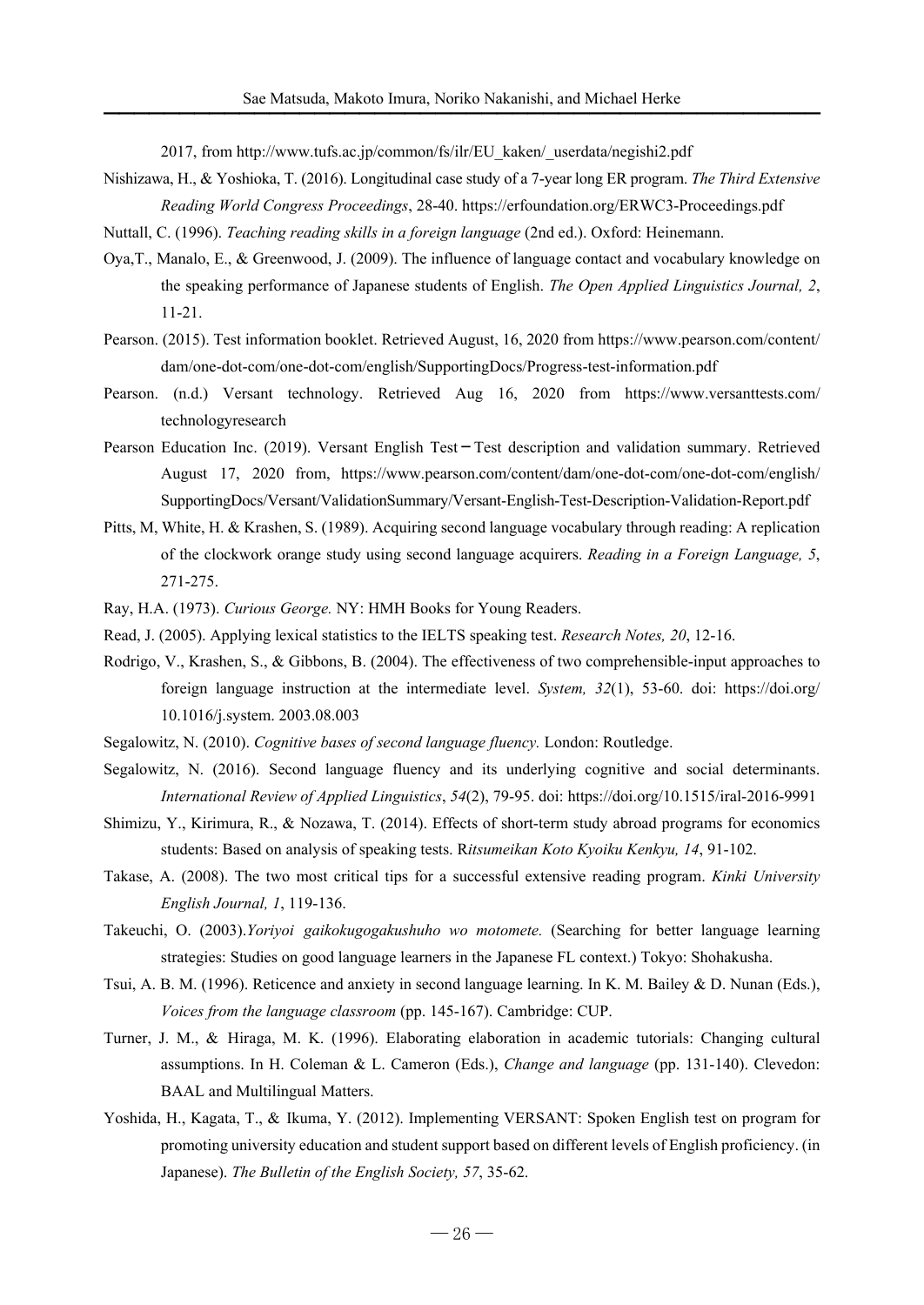Yoshizawa, K., Takase, A., & Otsuki, K. (2017). Does extensive reading help Japanese EFL learners to develop grammatical abilities? *JERA Bulletin, 10,* 7-28.